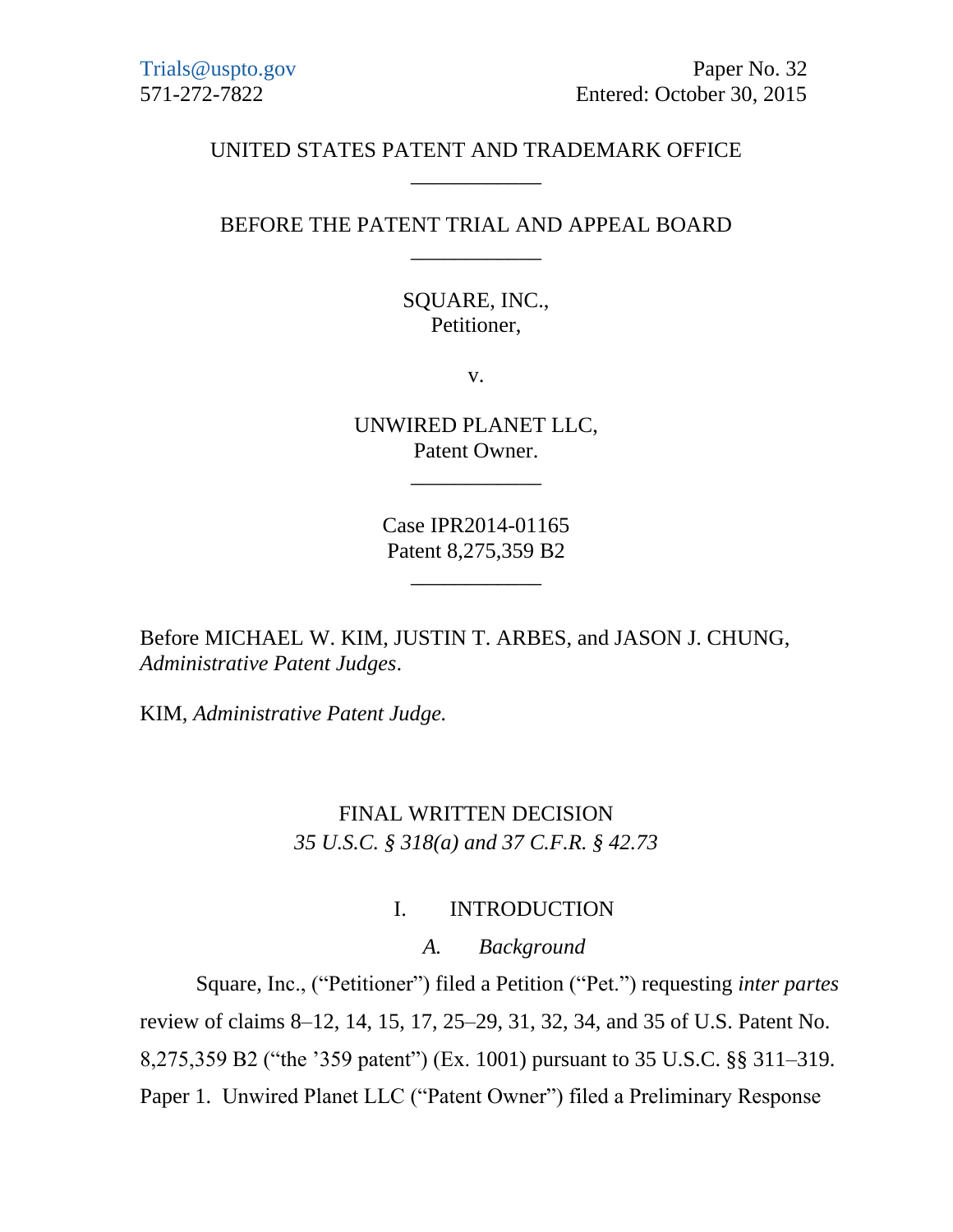("Prelim. Resp."). Paper 6. On January 14, 2015, we instituted an *inter partes* review of claims 8–12, 14, 15, 17, 25–29, 31, 32, 34, and 35 on certain grounds of unpatentability alleged in the Petition. Paper 7 ("Dec."). After institution of trial, Patent Owner filed a Patent Owner Response (Paper 19; "PO Resp.") and Petitioner filed a Reply (Paper 21; "Reply"). An oral hearing was held on September 14, 2015. Paper 31 ("Tr.").

The Board has jurisdiction under 35 U.S.C. § 6(c). In this Final Written Decision, issued pursuant to 35 U.S.C. § 318(a) and 37 C.F.R. § 42.73, we determine that Petitioner has shown by a preponderance of the evidence that all claims for which trial is instituted, claims 8–12, 14, 15, 17, 25–29, 31, 32, 34, and 35, are unpatentable.

### *B. The '359 Patent*

The '359 patent relates generally to notification systems for use in a wireless network that use network resources and infrastructure to provide location specific notifications. Ex. 1001, 1:19–21. According to the '359 patent, an exemplary wireless user notification system includes notifying entity 100, notification server 110, and mobile device 170. Ex. 1001, 4:28–33. Mobile device 170 initiates a location fix (i.e., determination of its geographic position) using a pre-programmed algorithm. Ex. 1001, 5:3–4. Mobile device 170 periodically performs a location fix such that notification server 110 maintains current information about an approximate location of mobile device 170. Ex. 1001, 5:4–7.

At some point in time, notifying entity 100 may send a notification request to notification server 110, for example, in response to an occurrence of an event of which users are to be notified, such as a fire, a chemical spill, or a hostage situation. Ex. 1001, 5:44–48. Notifying entity 100 also identifies an area in which users are to be notified. Ex. 1001, 5:48–50. The notification request also may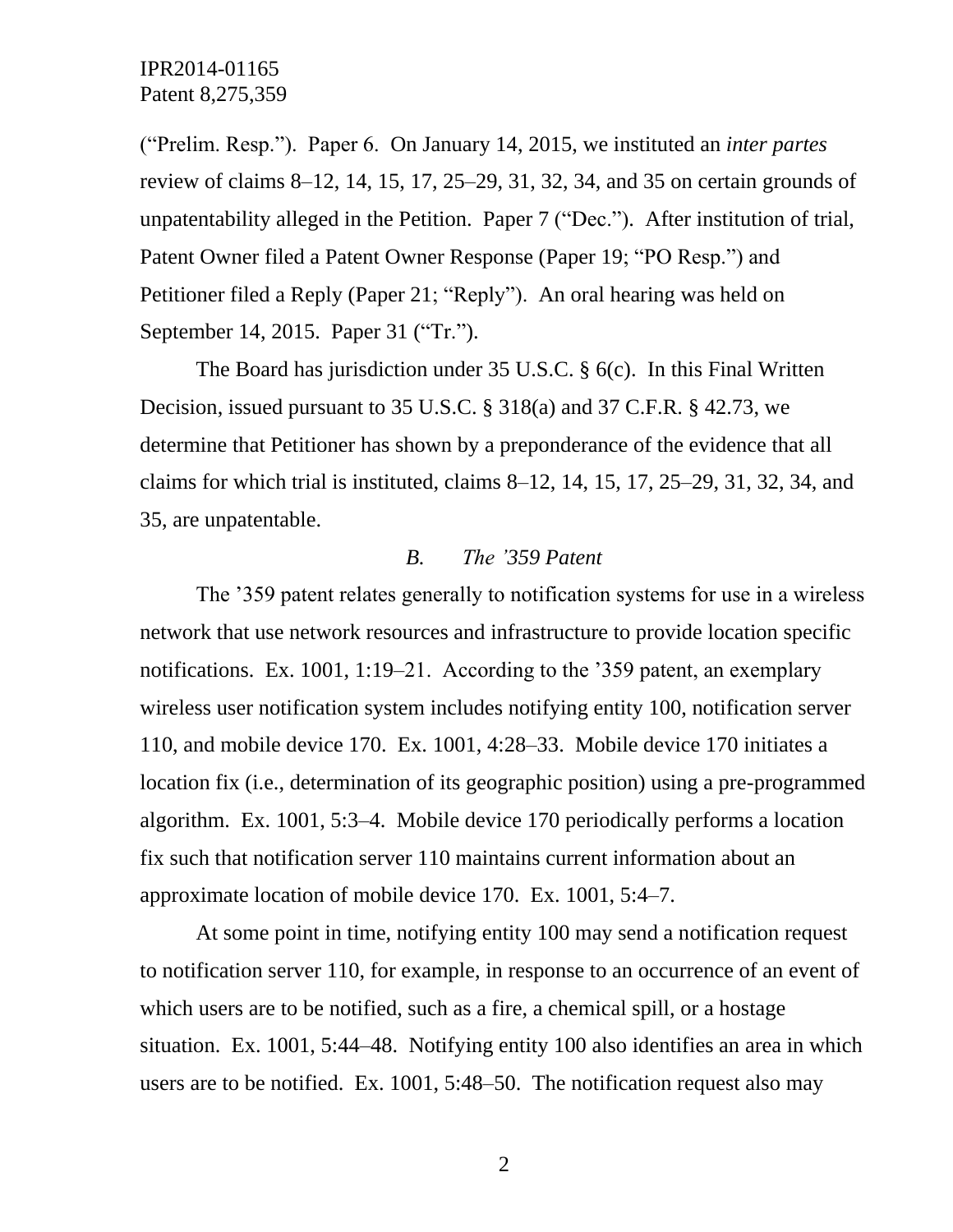include a content of the notification and an urgency level. Ex. 1001, 5:55–57. Notification server 110 then identifies which mobile devices 170 are registered in the notification area. Ex. 1001, 5:66–6:1. Notification server 110 receives a list of mobile devices 170 that are currently registered in regions that overlap the notification area. Ex. 1001, 6:32–35. Notification server 110 then sends notification messages to mobile devices 170 in the notification area. Ex. 1001, 6:46–50.

### *C. Related Matters*

Petitioner identifies the following related district court proceeding between Petitioner and Patent Owner that involves the '359 patent: *Unwired Planet LLC v. Square, Inc.*, Case No. 13-CV-00579 (D. Nev.). Pet. 2.

#### *D. Illustrative Claim*

Independent claim 8 is reproduced below:

8. A computer-implemented method for receiving a notification message of an event, the method comprising:

at a wireless device having one or more processors and memory:

- using an application on the wireless device to determine its current location data and reporting the current location data of the wireless device to a notification server via a wireless communication network in accordance with a set of location update instructions provided by a remote server;
- receiving a notification message from the notification server via the wireless communication network, the notification message including a piece of content associated with the event; and
- displaying the piece of content associated with the event to a user of the wireless device.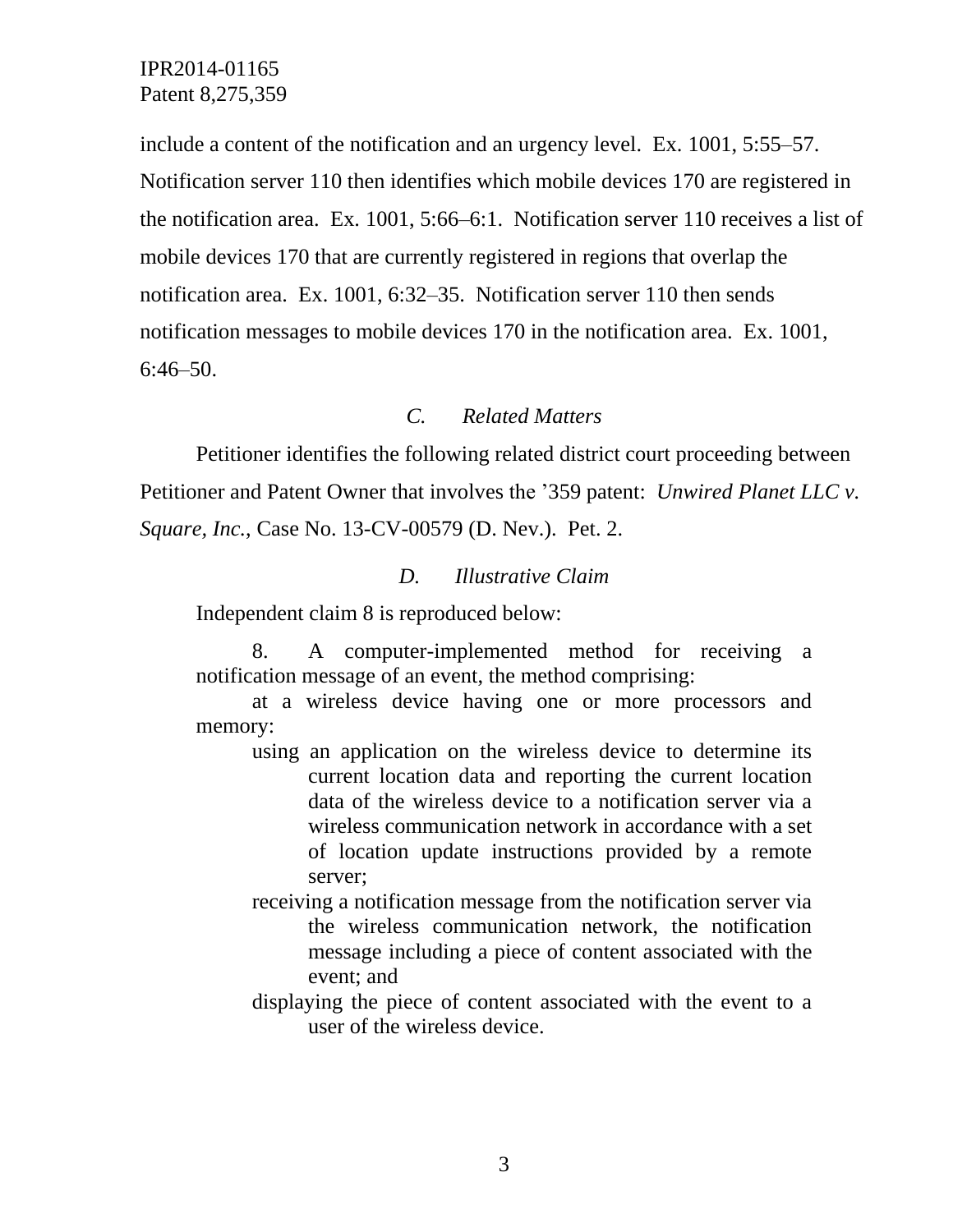$\overline{a}$ 

# *E. Prior Art References Applied by Petitioner and Instituted Grounds of Unpatentability*

The Board instituted a trial concerning the patentability of claims 8–12, 14, 15, 17, 25–29, 31, 32, 34, and 35 on the basis of the following items of prior art:

| ("Goldberg") US $5,742,509$ |                              | Apr. 21, 1998 | Ex. 1006    |
|-----------------------------|------------------------------|---------------|-------------|
|                             | ("Manz") US 7,764,185 B1     | July 27, 2010 | Ex. $10081$ |
|                             | ("Othmer") US $2010/0269059$ | Oct. 21, 2010 | Ex. 1005    |

(continuation of application 10/916,960 filed Aug. 11, 2004)

Specifically, the Board instituted a trial on claims 8–12, 14, 15, 17, 25–29,

31, 32, 34, and 35 of the '359 patent based on the following specific grounds of unpatentability (Dec. 23):

| <b>Reference(s)</b> | <b>Basis</b> | <b>Challenged Claims</b>                       |
|---------------------|--------------|------------------------------------------------|
| Othmer and Goldberg | \$103(a)     | 8–12, 14, 15, 17, 25–29, 31,<br>32, 34, and 35 |
| Manz                | \$102(e)     | $8-12$ , 25-29, and 35                         |

# II. ANALYSIS

# *A. Claim Construction*

In an *inter partes* review, a claim in an unexpired patent shall be given its broadest reasonable construction in light of the specification of the patent in which it appears. 37 C.F.R. § 42.100(b); *see also In re Cuozzo Speed Techs., LLC*, 793

 $1$  Manz was filed on July 19, 2006, and issued on July 27, 2010. Manz claims priority to Provisional App. No. 60/764,384, which was filed on January 26, 2006 (Ex. 1009; "Manz Provisional"). The '359 patent was filed on June 15, 2007, and claims priority to Provisional App. No. 60/814,254 ("the '254 application"), which was filed on June 16, 2006. In its Patent Owner Response, Patent Owner does not challenge that Manz is prior art to the '359 patent.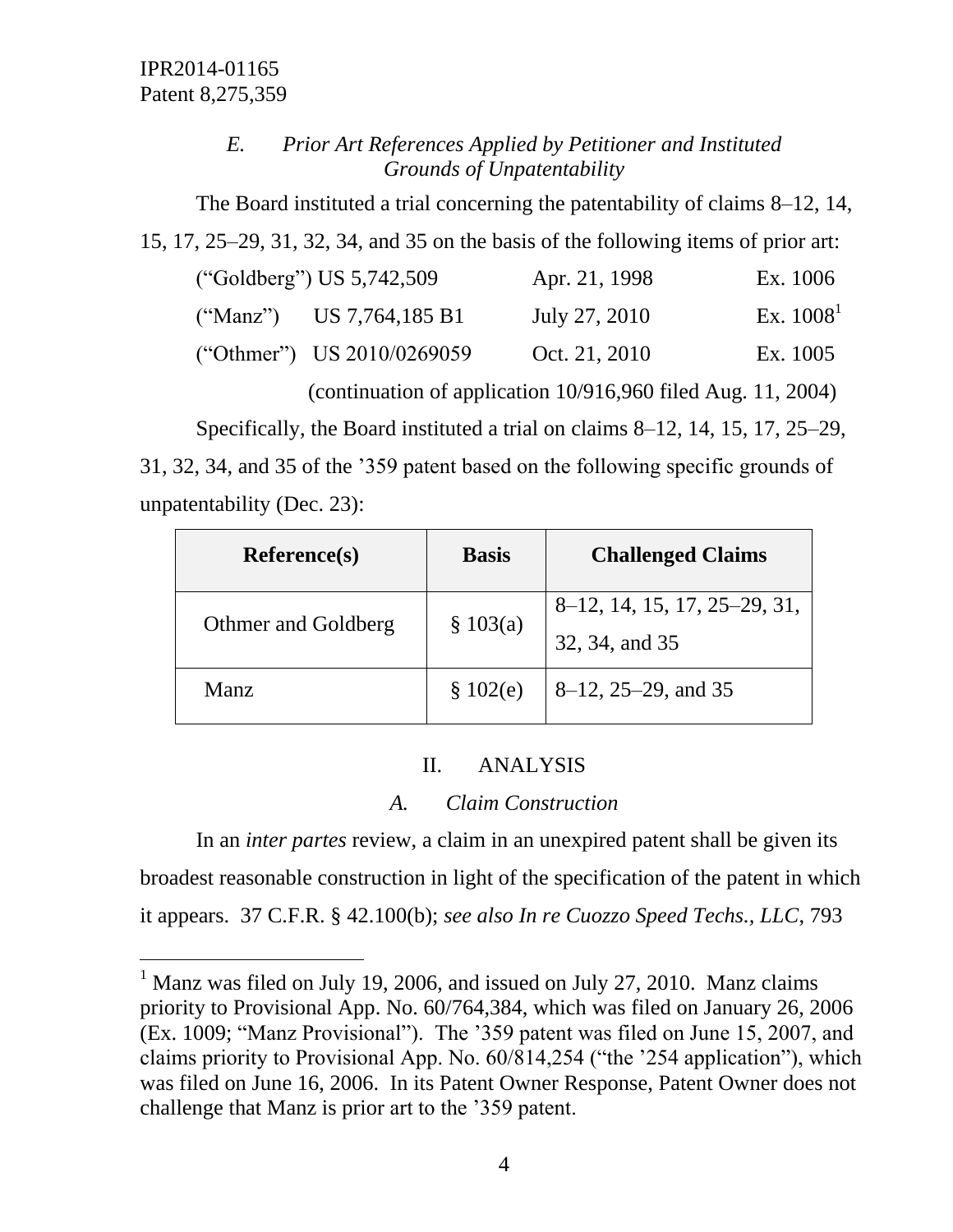F.3d 1268, 1278–79 (Fed. Cir. 2015) ("We conclude that Congress implicitly approved the broadest reasonable interpretation standard in enacting the AIA."). Under the broadest reasonable construction standard, claim terms are given their ordinary and customary meaning, as would be understood by one of ordinary skill in the art in the context of the entire disclosure. *In re Translogic Tech., Inc.*, 504 F.3d 1249, 1257 (Fed. Cir. 2007). Any special definition for a claim term must be set forth in the specification with reasonable clarity, deliberateness, and precision. *In re Paulsen*, 30 F.3d 1475, 1480 (Fed. Cir. 1994). We must be careful not to read a particular embodiment appearing in the written description into the claim if the claim language is broader than the embodiment. *In re Van Geuns*, 988 F.2d 1181, 1184 (Fed. Cir. 1993). We construe the terms below in accordance with these principles.

# *1. "set of location update instructions"*

Each of independent claims 8, 25, and 35 recite using "an application on the wireless device to determine its current location data and reporting the current location data of the wireless device . . . in accordance with a set of location update instructions." Petitioner proposes a claim construction for "location update instructions" as "instructions on the wireless device that control a location updating process." Pet. 9–10 (citing Ex. 1001, 3:26–29). In the Preliminary Response, Patent Owner countered that Petitioner's proposed construction is too narrow and uninformative, and that a proper construction of "set of location update instructions" is "multiple executable commands for updating a location." Prelim. Resp. 14–21 (citing Ex. 1001, 3:16–19, 3:26–29, 9:3–6; Ex. 2001, 988, 1752; Ex. 2002, 627, 1077; Ex. 2003, 276; Ex. 2004, 245; Ex. 2005, 346). In the Decision on Institution, we adopted neither proposed interpretation, and instead preliminarily construed "set of location update instructions" as "multiple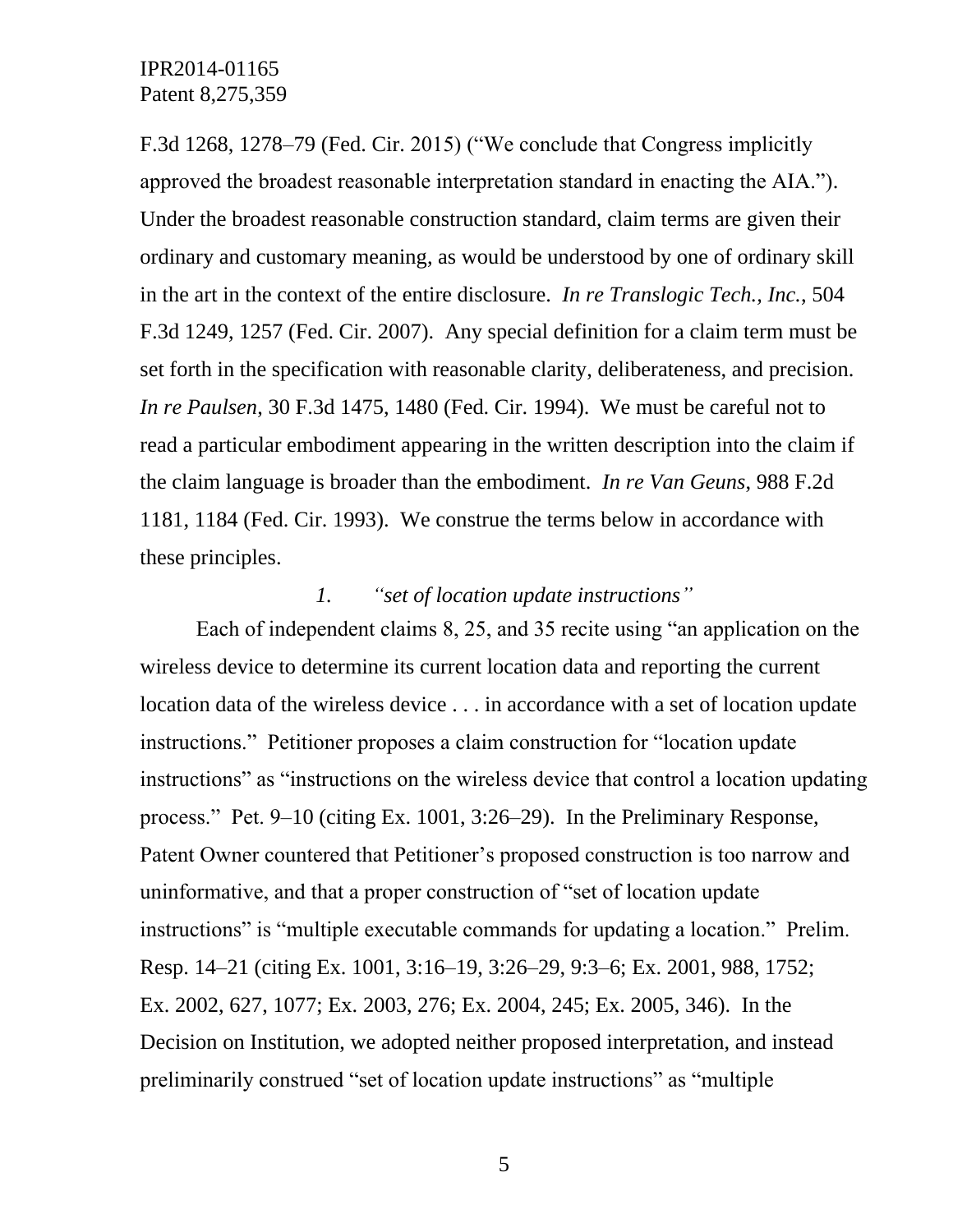$\overline{a}$ 

instructions for updating a location of a wireless device." In the Patent Owner

Response, Patent Owner asserts the following in a footnote:

While Patent Owner maintains its position that the broadest reasonable construction of "set of location instructions" in light of the specification is "multiple executable commands for updating a location" for the reasons set forth in its Preliminary Response (Paper No. 6), for purposes of this proceeding, Patent Owner applies the Board's construction.

PO Resp. 12 n.2. In other words, Patent Owner does not set forth further assertions for us to consider as to how the term should be interpreted. Petitioner also does not challenge the aforementioned preliminary construction. Accordingly, in the absence of such assertions, and after reconsidering anew the basis for our preliminary construction, we determine that construing "set of location update instructions" as "multiple instructions for updating a location of a wireless device," is correct for the reasons set forth in the Decision on Institution (Dec. 5–10), and thus adopt it for the purposes of this proceeding. $^{2}$ 

# *2. whether the recited "set of location update instructions" must influence the recited "determine" operation*

In their assertions concerning claim construction, as well as application of the prior art, Patent Owner asserts that the recited "set of location update instructions" must influence the recited "determine" operation. PO Resp. 12, 38– 40, 49–54 (citing Dec. 7). Petitioner disagrees, asserting that under a broadest reasonable construction, the recited "set of location update instructions" is only

 $2$  In a related district court proceeding, the district court construed "location update" instructions." Ex. 2007, 14–16. We have considered this construction in rendering our construction. Insofar as they may differ, we note respectfully that the parties have advanced different assertions in the two proceedings, as the claim construction standard applied by the district court differs from that applied by the Board.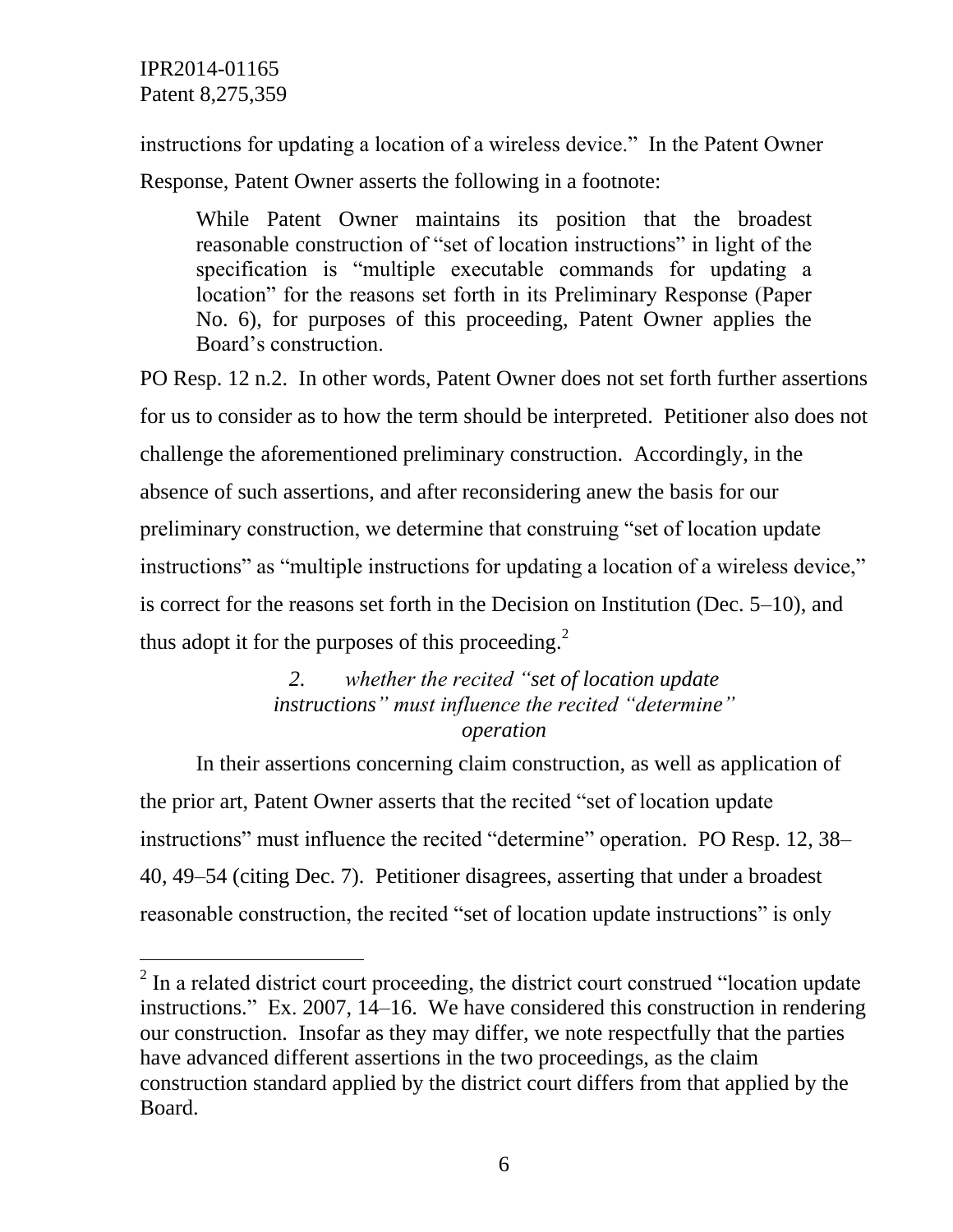required to influence the recited "reporting" operation, and not the recited "determine" operation. Reply 1–3. We agree with Patent Owner.

Beginning our analysis with the claim limitation of "using an application on the wireless device to determine its current location data and reporting the current location data of the wireless device . . . in accordance with a set of location update instructions," the express language does not assist us definitively in deciding whether "set of location update instructions" must influence the recited "determine." Although under a most natural reading, it appears that "set of location update instructions" is applicable to the entire claim limitation, which would include the "determine" operation, it is plausible that under a broadest reasonable construction, the recited "set of location update instructions" is only required to influence the immediately adjacent "reporting" operation.

When we consult the Specification, however, we conclude that the broadest reasonable construction, in view of the Specification, is that "set of location update instructions" must influence the recited "determine" operation. For example, the Specification in the "Brief Summary of the Invention" section discloses that "[l]ocation data for the wireless device is obtained in accordance with the set of instructions. The location data is provided to a notification server." Ex. 1001, 3:28–30. As the second sentence corresponds to the recited "reporting" operation, the set of instructions in the first sentence would only apply to what would correspond to the recited "determining" operation. In another example, the Specification discloses that "[a]t step 320, the mobile device executes the algorithm to determine its location by a location determination method indicated in the algorithm and provides the corresponding location data to the notification server." Ex. 1001, 9:3–6. In the Decision on Institution, we preliminarily determined that "set of location update instructions" is broader than, and thus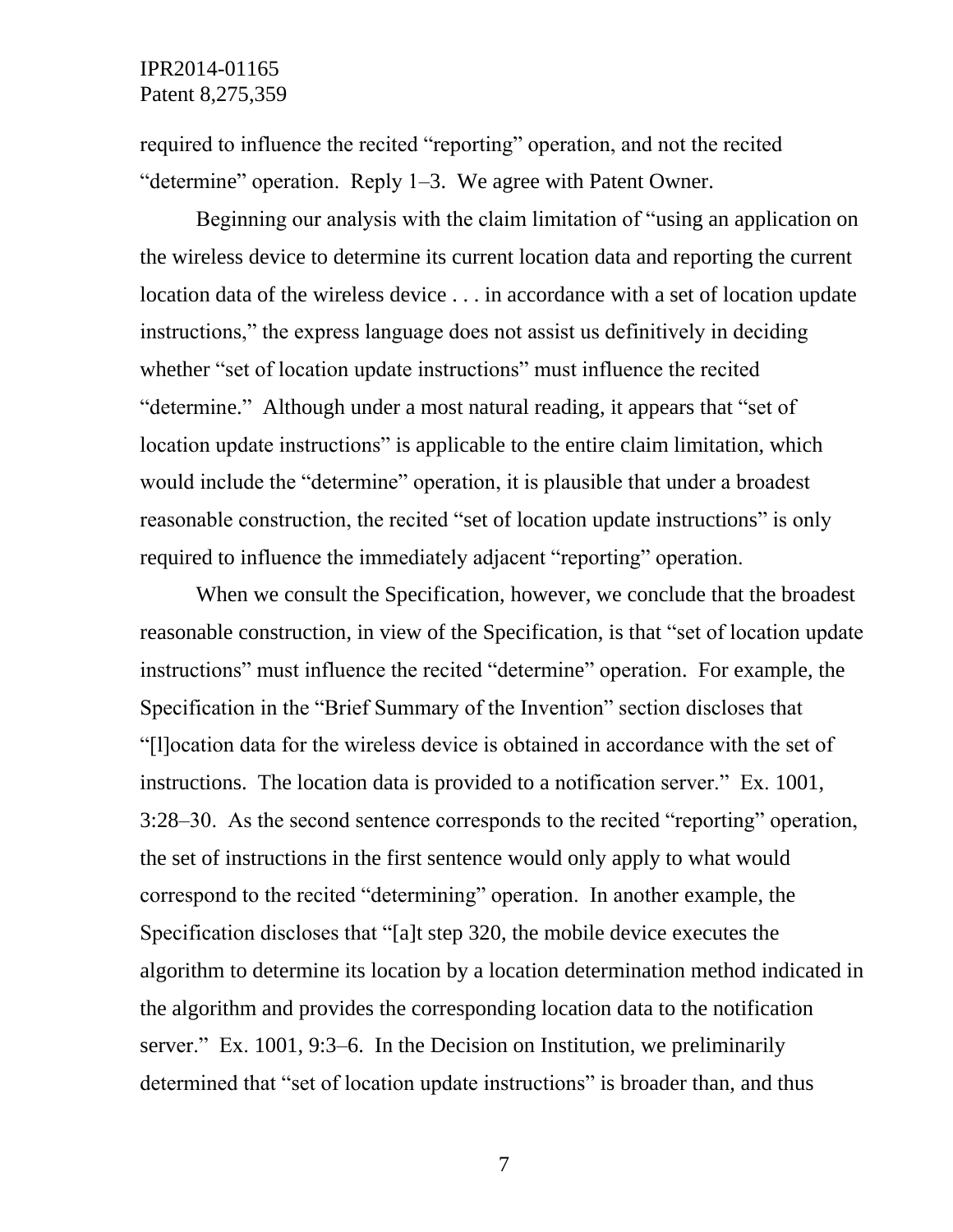encompasses, algorithms, and after reconsidering anew the basis for our preliminary construction, we determine that our previous determination was correct. Dec. 7–9. Here, the exemplary algorithm clearly applies to the location determination method, with the "reporting" operation only performed subsequently. *See* Ex. 1001, 3:16–20; 5:1–10. Indeed, we are unable to identify any portion of the Specification where any set of instructions or algorithm is shown definitively as *not* influencing the "determine" operation. Accordingly, we interpret the claims to require that the "set of location update instructions" must influence the recited "determine" operation.

# *3. whether setting a frequency at which a location is determined satisfies the limitation that the recited "set of location update instructions" influence the recited "determine" operation*

In their assertions concerning application of the prior art, Patent Owner asserts that setting a frequency at which a location is determined does not satisfy the recited "set of location update instructions" influencing the recited "determine" operation. PO Resp. 38–40, 49–54. Specifically, Patent Owner asserts that with respect to the prior art, the location is determined by off-the-shelf, self-contained devices with their own programming that are unaffected by what is asserted to correspond in those references to the recited "set of location update instructions," and that updating sending times and frequencies alone is insufficient to be considered influencing those devices. *Id.* Petitioner disagrees. Reply 3–4, 8–12. We agree with Petitioner.

As an initial matter, we note that the claim limitation at issue does not specify the manner or degree in which the "set of location update instructions" needs to influence the "determine its current location data" limitation. The claims only require determining current location data "in accordance with" the set of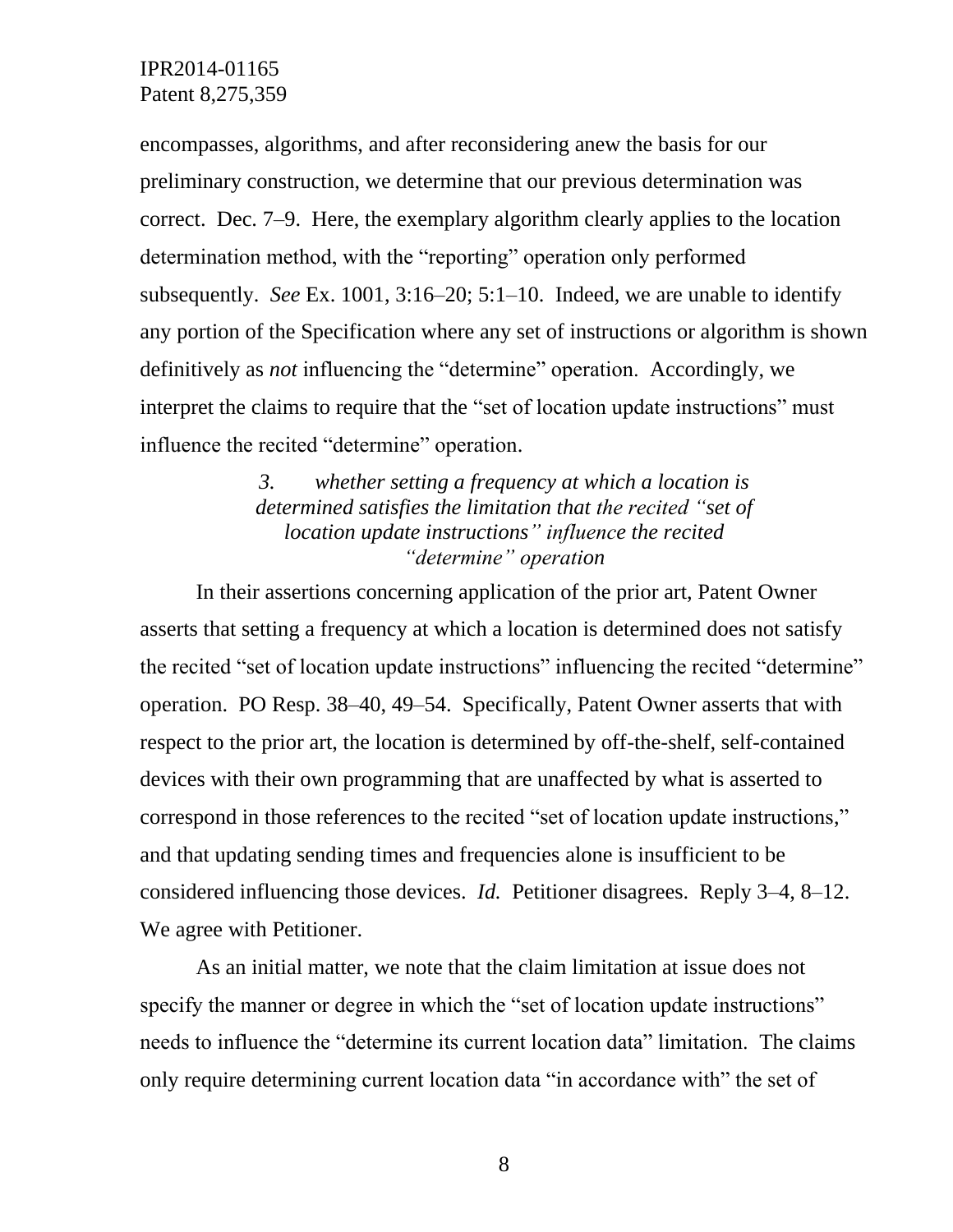location update instructions. Accordingly, under a broadest reasonable construction, any influence on the "determine" operation would appear to suffice, including frequency. The Specification supports our conclusion. For example, the "Brief Summary of the Invention" section of the Specification discloses that "[a] location data determination algorithm is provided to a wireless device, where the algorithm determines a frequency at which the device interacts with network elements to determine its location." Ex. 1001, 3:16–20. As set forth above in Parts II.A.2 and II.A.3, we determine that "set of location update instructions" is broader than, and thus encompasses, algorithms. Here, there is a clear and overt connection between "algorithm," "frequency," and "determine." In another example, the Specification discloses that "[u]pon registration, the mobile device 170 performs a location fix and provides its location information to the notification server. The notification server 110 downloads an algorithm to the mobile device 170 to indicate how often the mobile device 170 is to perform subsequent location fixes." Ex. 1001, 4:63–67. Again, while the words differ slightly, it is clear that the algorithm sets the frequency of location determination operations on the mobile device itself, in a manner separate from the reporting operations set forth in other parts of the same paragraph. To be sure, the Specification also discloses additional ways in which the "set of location update instructions" influences the "determine" operation, for example, "determining [the] method to execute in order to obtain or trigger the location fix." Ex. 1001, 5:1–3; *see also* Ex. 1001, 9:3–6. Those embodiments, however, are exemplary, not recited in the claim, and thus do not preclude frequency from also corresponding to the "set of location update instructions." *In re Van Geuns*, 988 F.2d at 1184.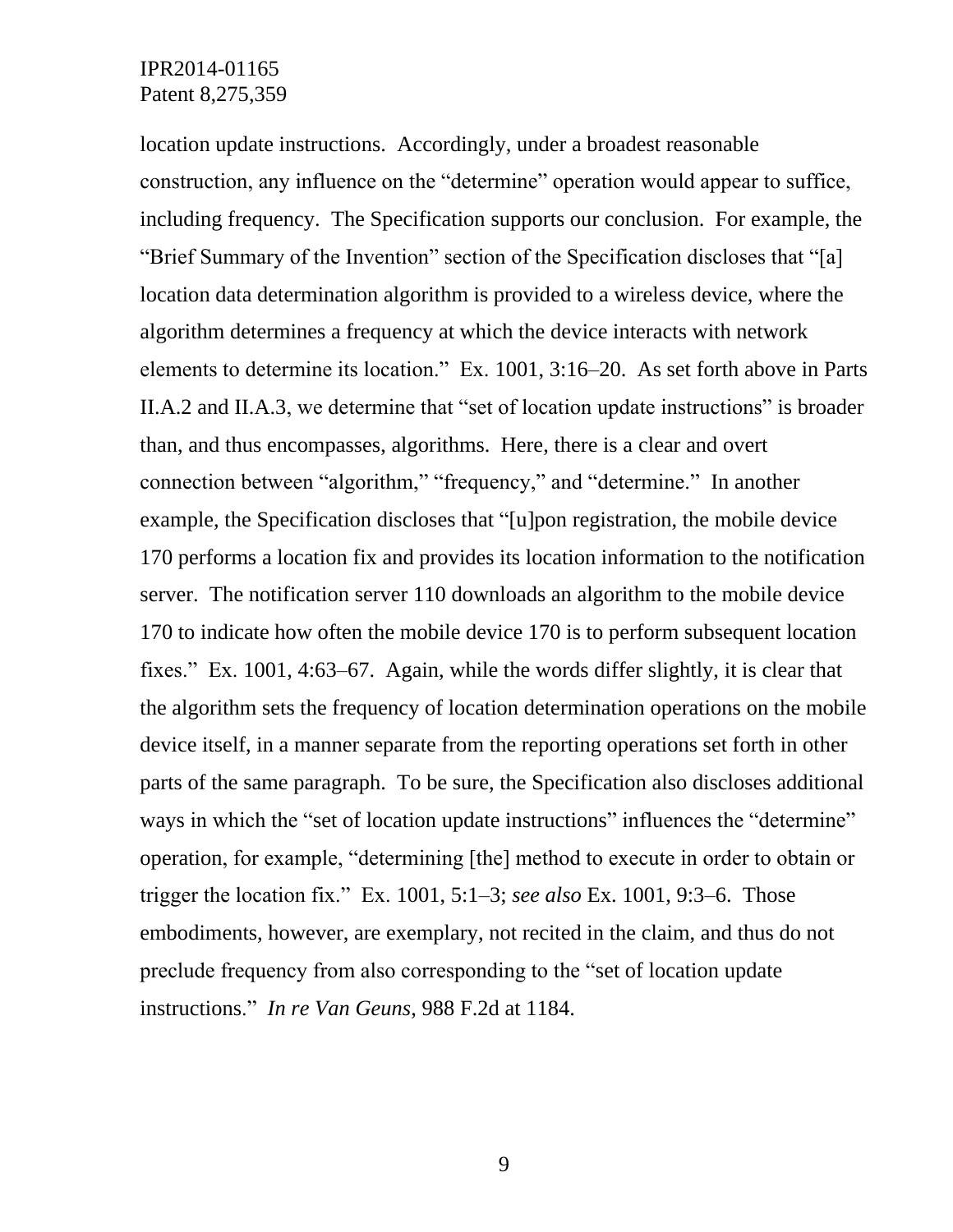## *4. "displaying the piece of content associated with the event to a user of the wireless device"*

In their assertions concerning application of the prior art, Patent Owner asserts that "displaying the piece of content associated with the event to a user of the wireless device," as recited in each of independent claims 8, 25, and 35, requires more than just anything that could be considered information. PO Resp. 41–49. Petitioner disagrees that the claims should be construed so narrowly. Reply 19–21. We agree with Patent Owner. The claims recite "displaying the piece of content." The Specification discloses delivering content in the form of messages to be read or viewed, such as Short Messaging Service ("SMS") messages, Amber Alerts, and Multimedia Message Services ("MMS") messages. Ex. 1001, 1:44–48, 2:2–4, 2:10–13, 2:28–29, 3:41–43, 3:54–56, 4:30, 4:40–48, 6:53, 7:36–39, 8:25–36, 10:54–56, 12:16–22. Applying the broadest reasonable interpretation in light of the Specification, we construe "displaying the piece of content" as "displaying text or multimedia to be read or viewed." At oral argument, Patent Owner agreed with this construction. Tr. 63:10–15.

Furthermore, independent claims 8, 25, and 35 each recite "receiving a notification message . . . including a piece of content associated with the event." Thus, the content received by the user device is what must be displayed. Accordingly, we construe "displaying the piece of content associated with the event to a user of the wireless device," in the context of the surrounding claim limitations, as "displaying text or multimedia to be read or viewed that is associated with the event received by a user of the wireless device."

# *B. Claims 8*–*12, 14, 15, 17, 25–29, 31, 32, 34, and 35 as Obvious over Othmer and Goldberg*

Petitioner asserts that claims 8–12, 14, 15, 17, 25–29, 31, 32, 34, and 35 would have been obvious over Othmer and Goldberg. In support of its assertion,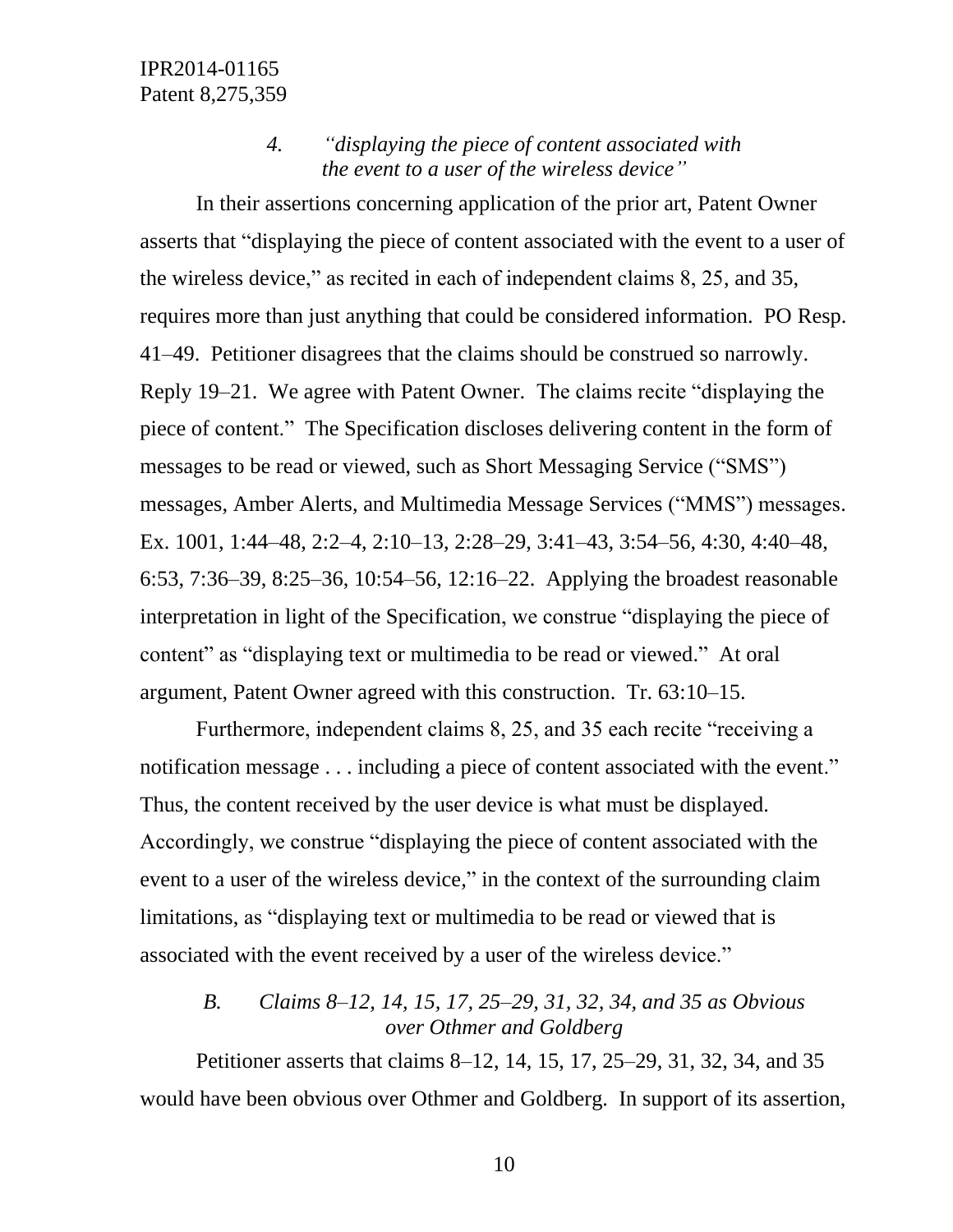l

Petitioner presents analyses of Othmer and Goldberg, as well as a Declaration of James A. Proctor, Jr. Pet. 10–27 (citing Exs. 1005, 1006, 1011). Patent Owner disagrees with Petitioner's assertions, and cites primarily a Declaration of Dr. Sandeep Chatterjee. PO Resp.  $17-40$  (citing Exs.  $1006$ ,  $1011$ ,  $2013$ )<sup>3</sup>.

*1. Othmer (Ex. 1005) and Goldberg (Ex. 1006)* Othmer relates to providing location-based, context-aware content and displaying such content, from location-based ticker server 300, within a ticker on a user device. Ex. 1005 ¶¶ 5, 52.

Goldberg relates to a base station including base station software ("BSS") that can configure and control an "intelligent position locating and communicating device" called a "watson device" installed on a mobile unit. Ex. 1006, 3:19–24, 3:38–40. Goldberg discloses a BSS is able to communicate with the watson device, and as a result of the communication, is able to receive location data from the watson device. Ex. 1006, 12:60–64. The initial sending time and frequency of transmission can also be programmed externally by base station 28. Ex. 1006, 12:19–21. Alternatively, sending time may include transmitting position data when the mobile unit reaches a certain geographical boundary. Ex. 1006, 12:21– 26. A BSS also has a capability to change a configuration of a controller inside the watson device, such as sending times and frequency of data transmission by the watson device. Ex. 1006, 13:2–8.

 $3$  We note that Dr. Chatterjee's testimony in support of Patent Owner's assertions on this ground of unpatentability largely tracks the language of the Patent Owner Response. Ex. 2013 ¶¶ 63–89. Accordingly, our analysis below addresses together the assertions made in the Patent Owner Response and the corresponding portion of Dr. Chatterjee's Declaration.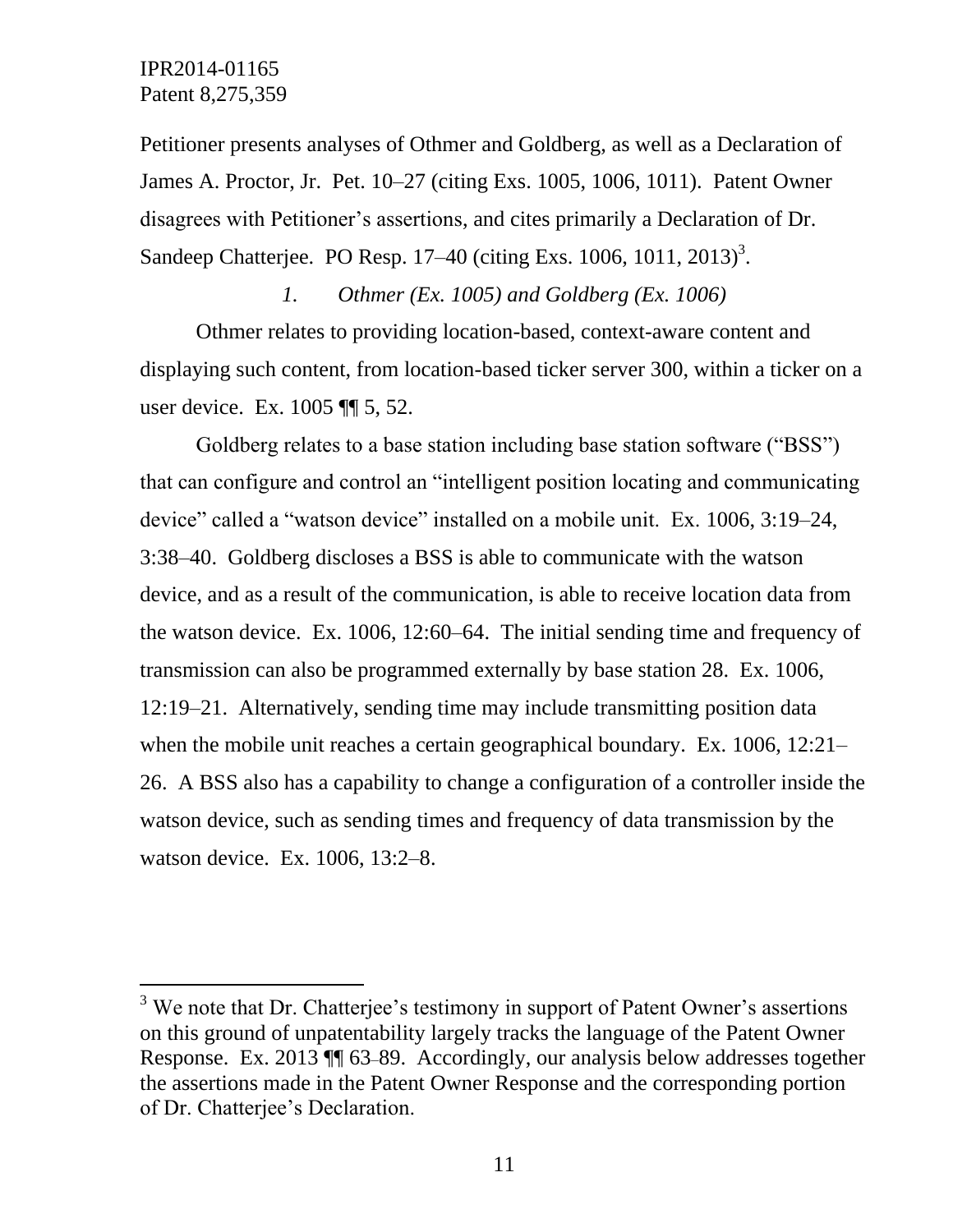#### *2. Level of Ordinary Skill in the Art*

"Section 103(a) forbids issuance of a patent when 'the differences between the subject matter sought to be patented and the prior art are such that the subject matter as a whole would have been obvious at the time the invention was made to a person having ordinary skill in the art to which said subject matter pertains.'" *KSR Int'l Co. v. Teleflex Inc.*, 550 U.S. 398, 405 (2007). The parties agree that a person of ordinary skill in the art would have had "a Bachelor of Science degree in Electrical/Computer Engineering or Computer Science (or related subjects) plus relevant academic or professional experience." *See* PO Resp. 11 (citing Ex. 2013 ¶ 22; Ex. 2011, 24:17–25:15). Based on the record presented, including our review of the '359 patent and the types of problems and solutions described in the '359 patent and cited prior art, we concur with the parties' assessment of the level of ordinary skill in the art and apply it for purposes of this Decision.

#### *3. Analysis*

After considering the Petition, Patent Owner Response, Reply, and all supporting evidence, we are persuaded that Petitioner has shown, by a preponderance of the evidence, that claims 8–12, 14, 15, 17, 25–29, 31, 32, 34, and 35 are unpatentable as obvious over a combination of Othmer and Goldberg. Petitioner sets forth how each and every claim limitation is disclosed or suggested by a combination of Othmer and Goldberg, in essence, combining location-based ticker server 300 of Othmer and base station 28 of Goldberg into a single system, such that base station 28 of Goldberg can change a configuration of the user device of Othmer. Pet. 10–27. Additionally, Petitioner provides the following rationale for combining Othmer and Goldberg.

A person of ordinary skill in the art would have been motivated to combine Othmer with Goldberg to result in an improved mobile communications device that reports its location according to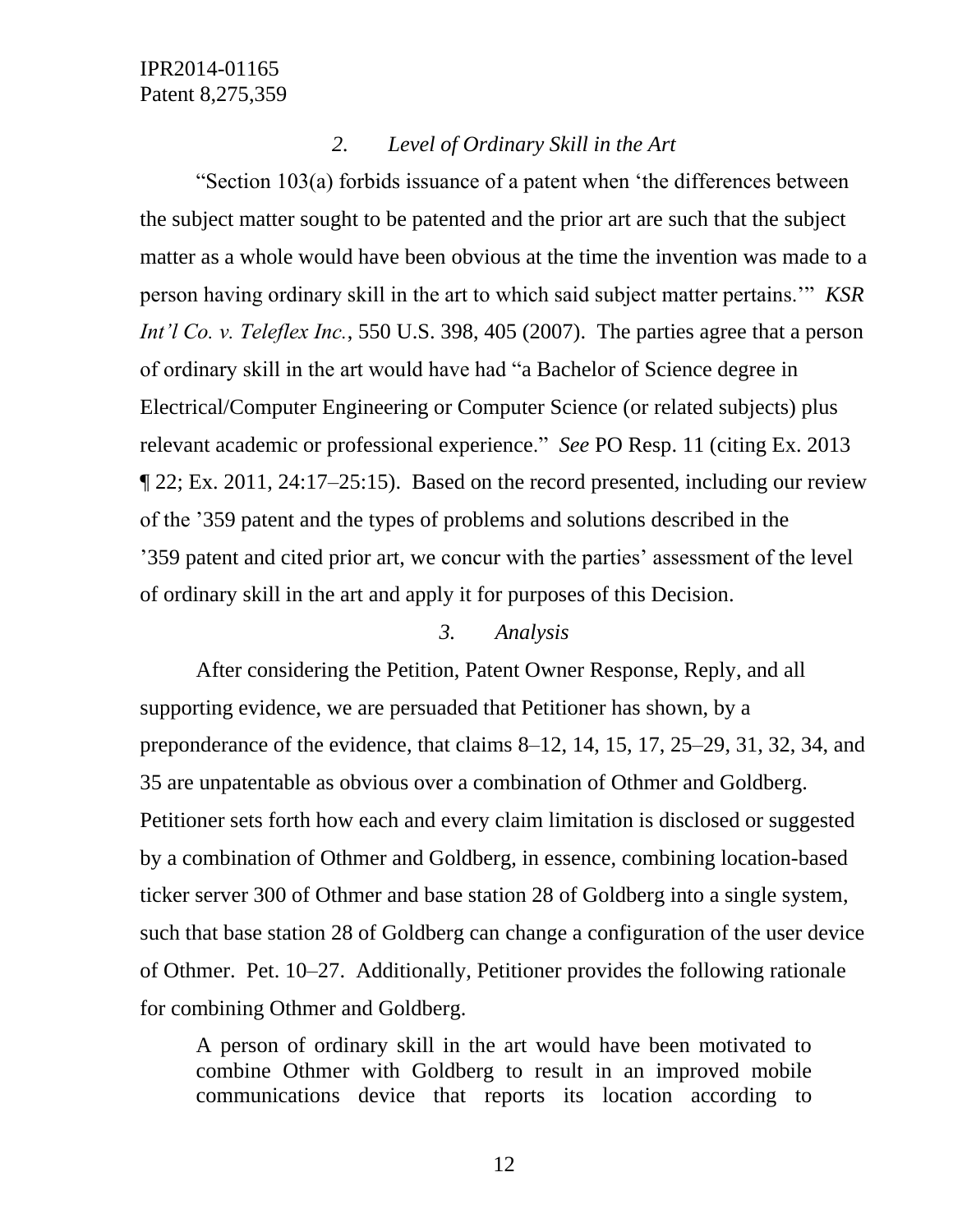configuration provided by a remote server. (Ex. 1011, ¶ 156–157, 158–159). Each reference is directed to a system for determining, communicating, and storing the locations of mobile communications devices in a network of devices, so the references are in the same field of endeavor and the problems encountered by designers of such devices would overlap. (Ex. 1011, ¶ 160). Goldberg discusses a device and protocol for communicating the information necessary to track mobile devices in the network, while Othmer focuses on an application that is achievable with such a configuration (displaying location-based content in a "ticker" on the mobile device). (Ex. 1011, ¶ 161–164). Both disclosures teach tracking the location of mobile devices, so the incorporation of Goldberg's infrastructure techniques (including its discussion of altering the reporting frequency of the mobile devices) into Othmer's practical application (mobile locationaware tickers) would predictably result in an improved wireless device, with each reference contributing its known properties and advantages. (Ex. 1011, ¶ 165). Othmer contains an express teaching that "positioning techniques known in the art," including the techniques described in Goldberg, can be used in its system. (Ex. 1005, ¶ 51, Ex. 1011, ¶ 166). Moreover, Goldberg expressly discloses that its "watson" device can use a location determination in the form of GPS system and a communication means in the form of a cellular telephone  $(Ex. 1006, 3:53-56, 4:8-11)$ , which are precisely the examples given in Othmer as the hardware to implement its ticker system. (Ex. 1005, ¶ 33, 30, Ex. 1011, ¶ 167). Accordingly, the hardware building blocks of the two systems are the same, further evidencing that Othmer's system could be readily be adapted to incorporate Goldberg's hardware considerations without substantial modification. (Ex. 1011, ¶ 168, 170). A person of ordinary skill could have used Goldberg's location transmission techniques in Othmer's ticker system to provide an enhanced alert distribution system, with an expectation of success. (Ex. 1011, ¶ 169, 171). Accordingly, the combination of Othmer and Goldberg is proper.

Pet. 13–14.

Patent Owner asserts the following: "[d]espite his conclusion (which is incorrect), Mr. Proctor articulates no credible motivation why one of ordinary skill would combine Othmer with Goldberg. In fact, the word 'motivation' appears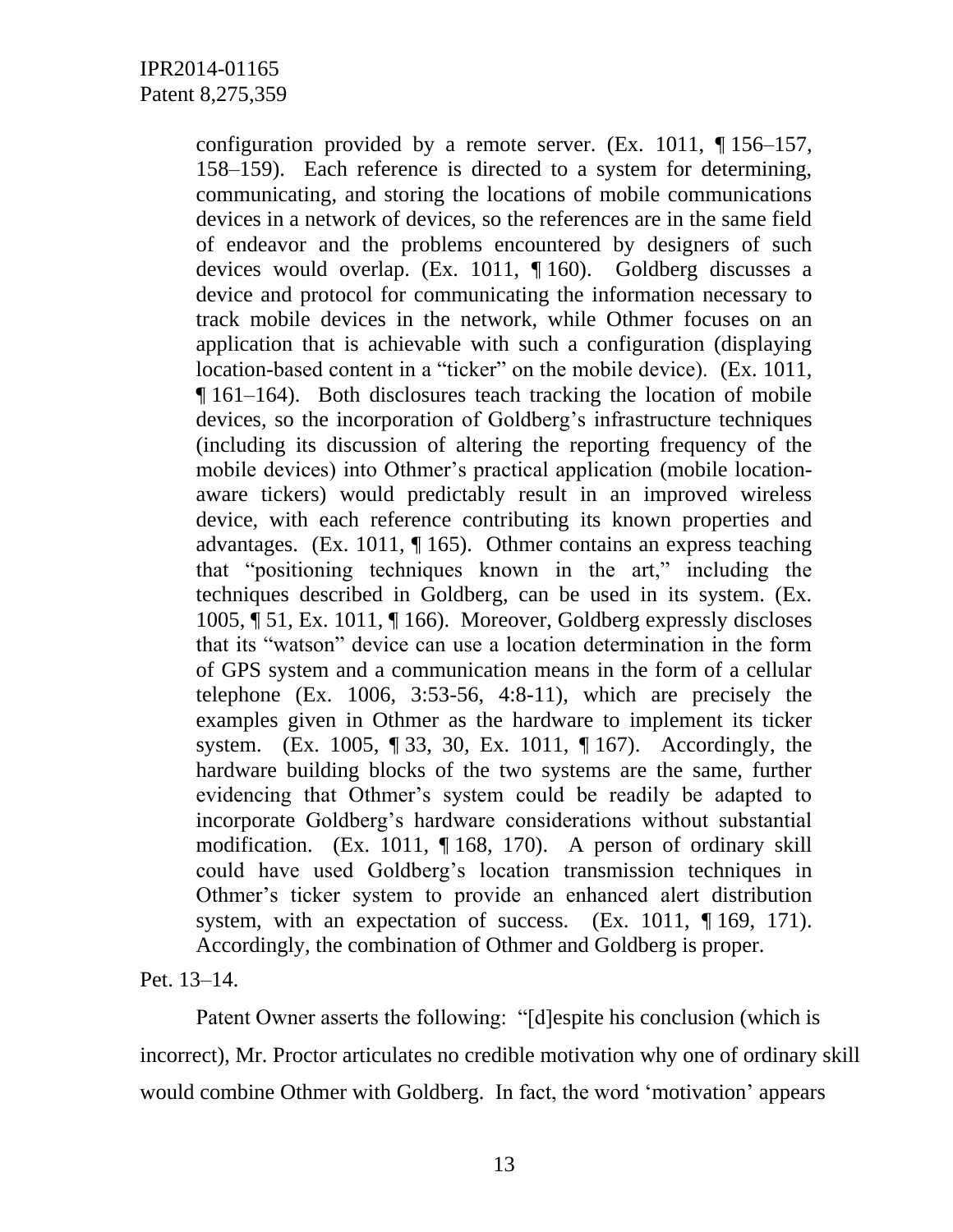nowhere within his declaration." PO Resp. 25. To the extent Patent Owner is looking for the explicit word "motivation," application of any such rigid, formulaic test for obviousness was foreclosed by the Supreme Court's decision in *KSR*, 550 U.S. 398. To that end, the aforementioned portion of the Petition cites to several paragraphs of Mr. Proctor's Declaration, the content of which readily can be characterized as providing a "motivation to combine."

Patent Owner asserts further that Petitioner's proffered combination is improper because Goldberg is non-analogous art to the '359 patent. Specifically, Patent Owner asserts that the claimed invention is directed to providing notifications to a wireless device, while Goldberg is a communication link that merely transmits location data. We disagree with Patent Owner. A reference is analogous art to the claimed invention if: (1) the reference is from the same field of endeavor as the claimed invention (even if it addresses a different problem); or (2) the reference is reasonably pertinent to the problem faced by the inventor (even if it is not in the same field of endeavor as the claimed invention). *See In re Bigio*, 381 F.3d 1320, 1325 (Fed. Cir. 2004). To that end, the preambles of independent claims 1 and 8 recite that they are directed to notifying wireless devices of an event. Furthermore, contrary to Patent Owner's assertion that Goldberg is a communication link that merely transmits location data, Goldberg expressly discloses transmitting commands from a base station to a watson device. Ex. 1006, 4:34–40, 13:26–35. We are persuaded that Goldberg is analogous art to the claimed invention under either prong. Moreover, as discussed at oral hearing, location determination is unquestionably a major part of the claimed invention, for example, by express recitations in the independent claims of "current location data" and "location update instructions." Patent Owner agrees that Goldberg is directed to location determination. *See* Tr. 50:11–52:14. At a minimum, we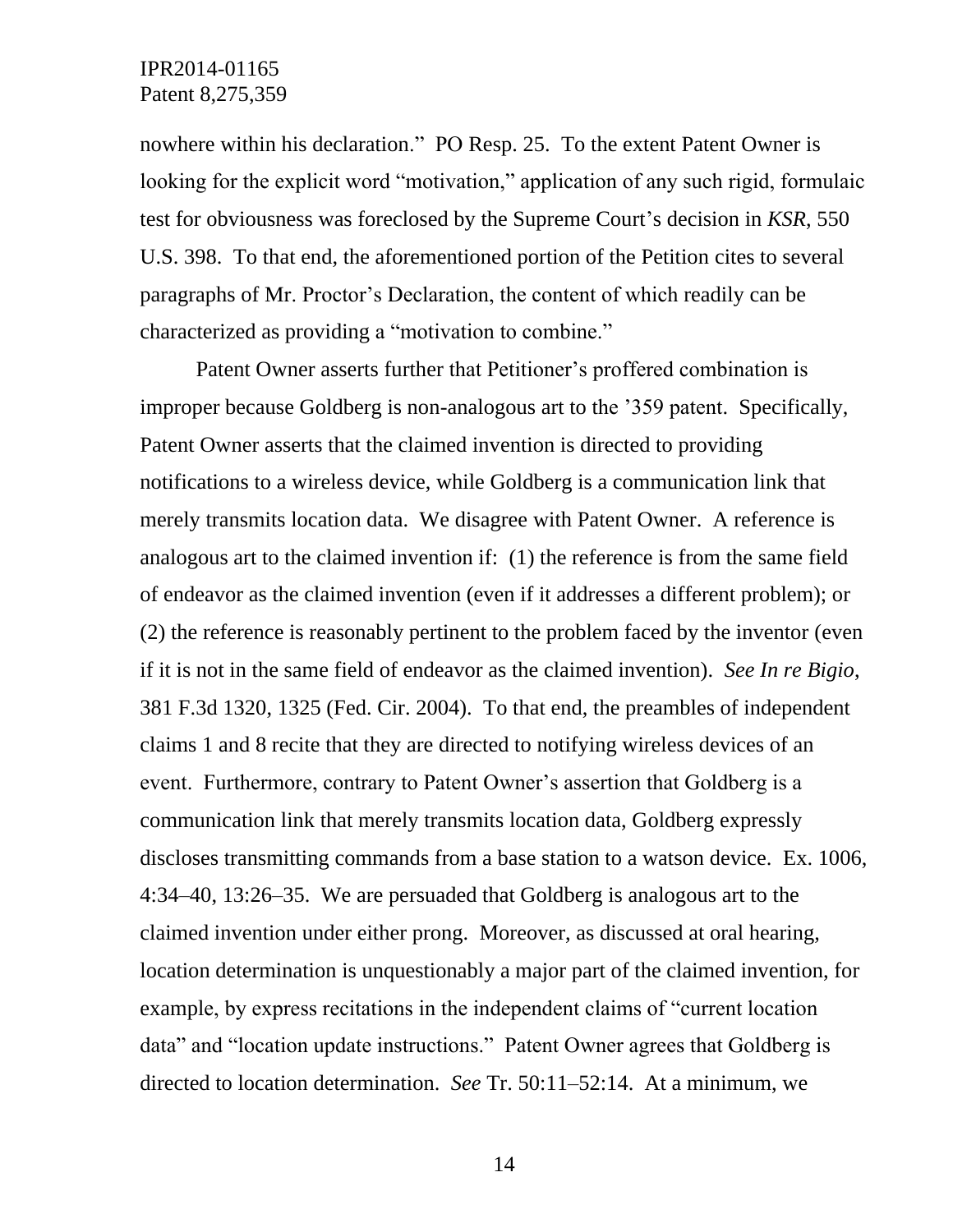determine that this satisfies the second prong of the analogous arts analysis, namely, that both the claimed invention and Goldberg are directed to problems associated with location determination.

Patent Owner asserts additionally that one of ordinary skill would not have modified Othmer to include the location-reporting infrastructure of Goldberg, because Othmer already has location-reporting capability, and so such a modification would be redundant. PO Resp. 30–32. Patent Owner's assertions are misplaced, for we do not understand Petitioner as advocating a wholesale replacement or duplication of the location-reporting infrastructure of Othmer, but only that the location-reporting infrastructure of Othmer could have been updated, because Goldberg discloses that updating location-reporting infrastructure was known generally. *See, e.g.*, Ex. 1011 ¶ 170 ("Using Goldberg's teachings regarding configuring and altering reporting frequency for location reporting would *primarily* affect the frequency with which the mobile communication device 101 of Othmer reports its location to the location tracker 312. . . . The remainder of Othmer's system would remain largely (if not entirely) *unchanged*. Specifically, the determination of which mobile communication devices 101 are in an appropriate location for receipt of ticker content would *not change* even if the mobile communication devices 101 report their locations at different (or even changing) frequencies") (emphasis added).

Furthermore, we are unpersuaded that a wholesale replacement or duplication of the location-reporting infrastructure of Othmer with that of Goldberg would have been required in order to realize that updating capability, as the software for the location-reporting infrastructure of Othmer was uploaded into the system originally in some manner, and we are unpersuaded that such a manner could not also have been used for updates. *See, e.g.*, Ex. 1005 ¶ 10 ("[w]hile the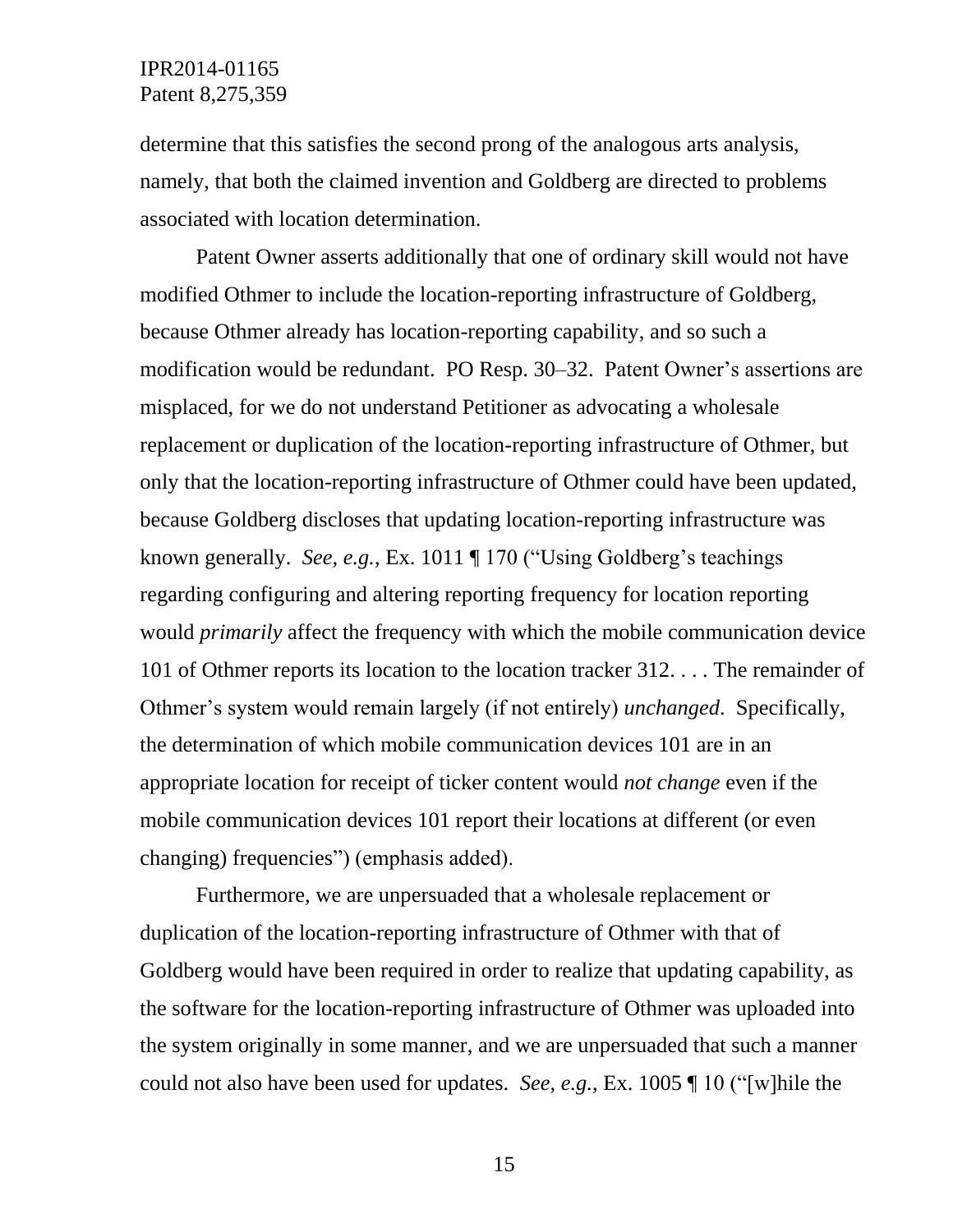invention is applicable to immobile or 'wired' communication devices including computer systems, landline telephones, televisions, and set top boxes, its application is particularly well-suited to mobile wireless communication devices (referred to hereinafter as 'mobile communication device(s)' or 'mobile device(s)') such as laptop and notebook computers, cellular telephones, PDAs, and any other mobile communication device having a display device and enabled to wirelessly receive data").

Patent Owner asserts also that Mr. Proctor's proffered rationale for modification of "conserving network resources" is inadequate, because modifying Othmer to include the location-reporting infrastructure of Goldberg would involve many technical challenges, the result of which would be anything but "conserving network resources." PO Resp. 27–31. Patent Owner's assertions are misplaced for the same reasons as set forth in our previous paragraphs.

Patent Owner asserts generally that there would have been many technical challenges to implementing the proffered combination of Othmer and Goldberg, and that those technical challenges would have weighed heavily against making Petitioner's proffered modifications. *Id.* at 32–34. Patent Owner's assertions are unpersuasive. "A person of ordinary skill is also a person of ordinary creativity, not an automaton." *KSR*, 550 U.S. at 421 (2007). Accordingly, the fact that there may be technical challenges to implementing a proffered combination of two references is unavailing if the technical challenges would have been able to have been solved by one of ordinary skill. To that end, we are persuaded that one of ordinary skill, as defined above, would have been able to overcome those technical challenges, for the same reasons as set forth in our analysis of replacement/duplication. *See* Ex. 1011 ¶¶ 5, 156–71.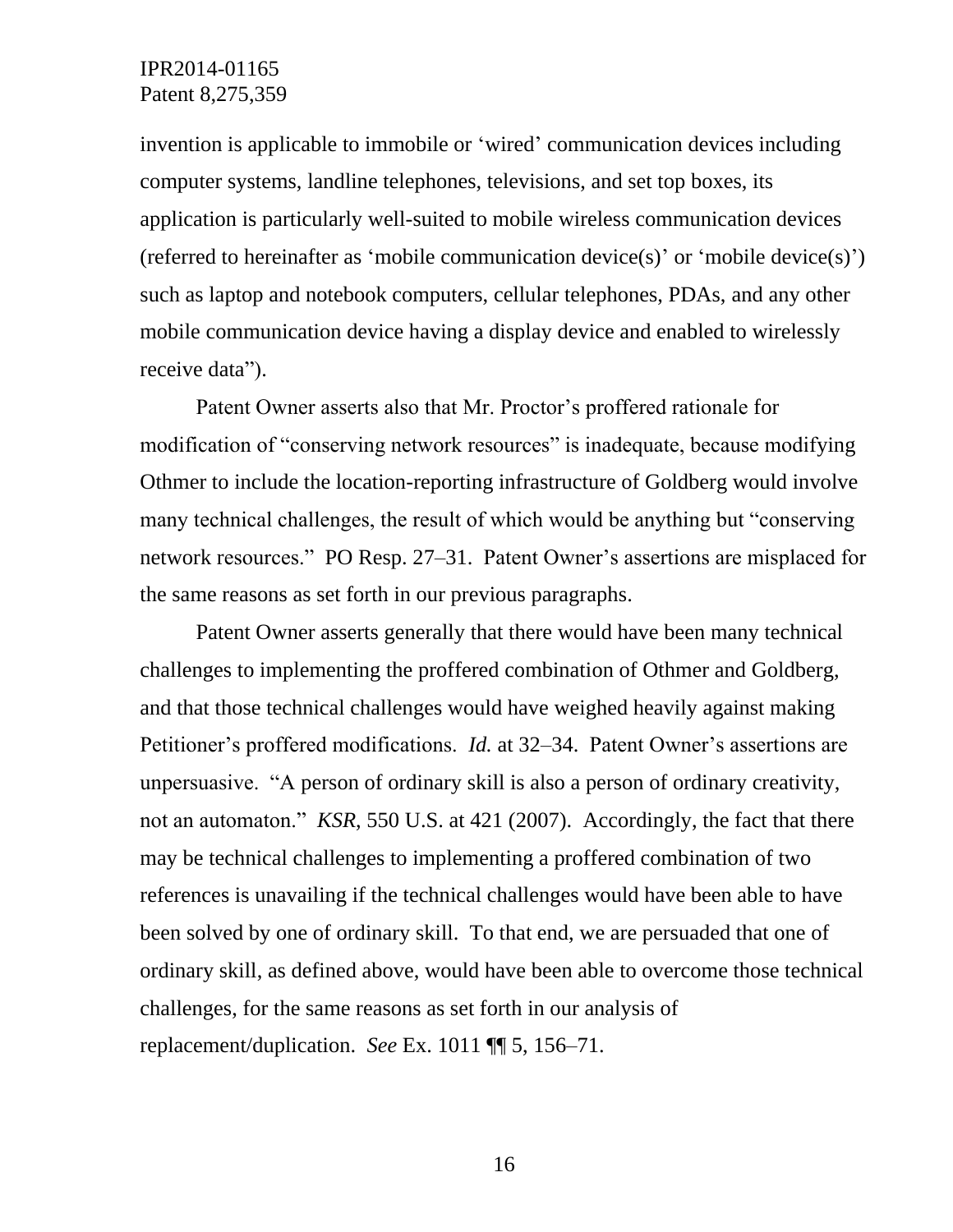Insofar as Patent Owner may be arguing as to any technical challenges associated specifically with modifying Othmer in view of Goldberg, we note that the obviousness inquiry does not ask "whether the references could be physically combined but whether the claimed inventions are rendered obvious by the teachings of the prior art as a whole." *In re Etter*, 756 F.2d 852 (Fed. Cir. 1985) (en banc); *see also In re Keller*, 642 F.2d 413 (CCPA 1981) (stating "[t]he test for obviousness is not whether the features of a secondary reference may be bodily incorporated into the structure of the primary reference"). To that end, our determination is the same as that set forth above. Indeed, we note that at a high level, Petitioner asserts, with support from Mr. Proctor's Declaration, that Othmer and Goldberg each disclose roughly analogous hardware for sending information wirelessly based on location, i.e., a sending structure that transmits information wirelessly to a receiving structure based on the receiving structure's location. Pet. 13–14 (citing Ex. 1011 ¶¶ 156–71). Given this baseline, we are unpersuaded that the references create so many technical challenges, that making the proffered modifications would have been beyond the abilities of one of ordinary skill.

Patent Owner asserts further that Mr. Proctor's testimony concerning modifying Othmer in view of Goldberg is not credible, because it is based on improper hindsight. PO Resp. 34–37. We disagree. Mr. Proctor's testimony concerning the proposed modification is at paragraphs 158 to 171 of his Declaration, and Mr. Proctor's testimony has factual underpinnings in Othmer and Goldberg themselves, as indicated by the numerous citations to those references. Patent Owner points us to testimony from Mr. Proctor's deposition that allegedly shows his admission of using improper hindsight reasoning. *Id.* at 34–35 (citing Ex. 2011, 132:14–133:11). We agree with Petitioner that the cited testimony is taken out of context and, in any case, is vastly outweighed by Mr. Proctor's other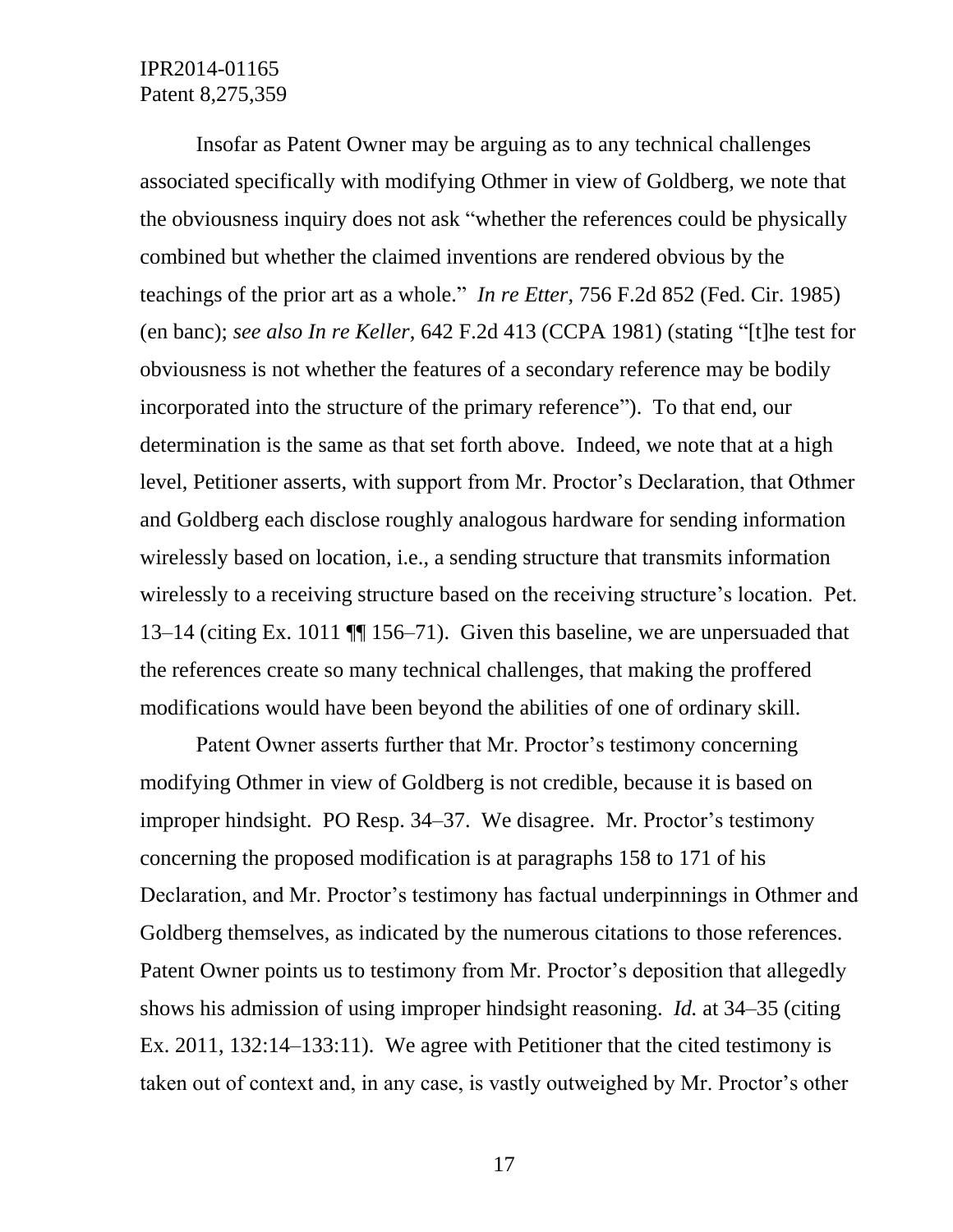testimony concerning the proposed modification of Othmer in view of Goldberg, which is adequately supported by the references, and we determine is credible and persuasive. *See* Reply 18–19.

Patent Owner asserts further that the long time period between the public availability date of Goldberg and Othmer, and subsequently the long time period between the public availability date of both references and claimed invention, indicates that the proffered combination is improper hindsight, and thus that the claimed invention is non-obvious. PO Resp. 36–37. We are unpersuaded. Patent Owner cites to *W.L. Gore & Assoc. v. Garlock, Inc.*, 721 F.2d 1540, 1553 (Fed. Cir. 1983) in support of their position, however, that case can be distinguished because there, "*no* prior art reference or references of record convey[ed] or suggest[ed] that knowledge" (emphasis added). By contrast, we determine that Petitioner's proffered modification has an adequate basis in each of Goldberg and Othmer. Patent Owner does not cite, and we are unaware of, any authority that indicates that the time periods between public availability dates of references and the claimed invention are factors to be weighed in an obviousness analysis. Moreover, even if it were a factor, we determine that it would be entitled to little weight because determinations of obviousness are exercises in knowledge, and we are unpersuaded that time diminishes knowledge. *See Custom Accessories, Inc. v. Jeffrey–Allan Indus., Inc.*, 807 F.2d 955, 962 (Fed. Cir. 1986) ("The person of ordinary skill is a hypothetical person who is presumed to be aware of all the pertinent prior art"). Furthermore, in the instant proceeding, we determine that any such time factors are outweighed substantially by Mr. Proctor's Declaration, factual underpinnings for which are supported adequately by explicit citations to Othmer and Goldberg.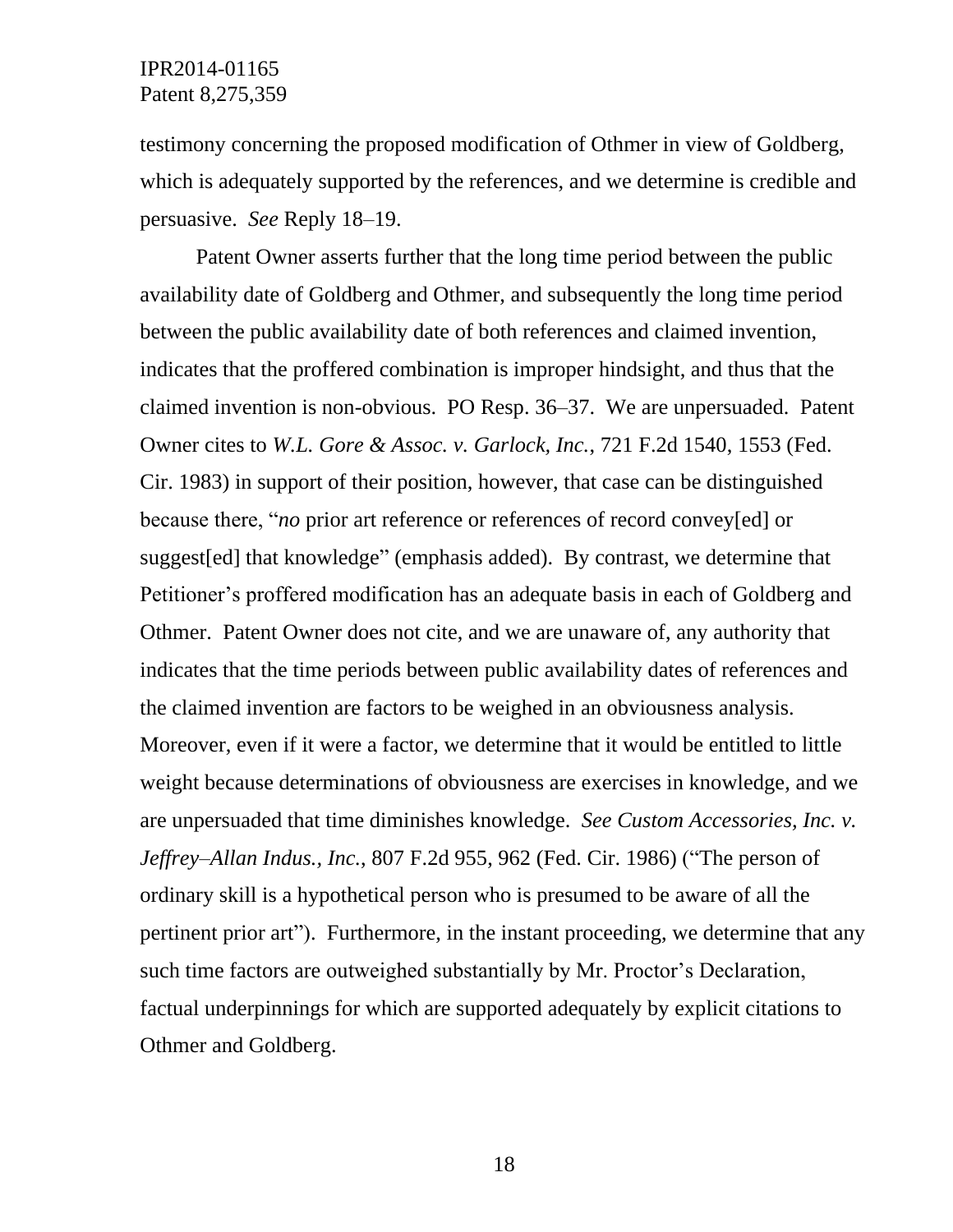Patent Owner asserts additionally that Goldberg does not disclose or suggest "using an application on the wireless device to determine its current location and reporting the current location data . . . in accordance with a set of location update instructions," as recited independent claim 8, because Goldberg discloses using devices that are unaffected by what is asserted to correspond in Goldberg to the recited "set of location update instructions," and that updating sending times and frequencies alone are insufficient. PO Resp. 38–40. Independent claims 25 and 35 recite similar claim limitations. As set forth above in our claim construction analysis discussed *supra* in Part II.A, we are unpersuaded that updating sending times and frequency of operations cannot correspond properly to the aforementioned claim limitation.

Patent Owner asserts also that even if we disagree with Patent Owner's claim construction, that dependent claims 11 and 28 are still not obvious, because they recite "wherein the set of location update instructions identifies a location determination method for the wireless device to determine its current location data," and sending times and frequencies is only one method. PO Resp. 22. Although we agree with Patent Owner that sending times and frequencies is only one method, we disagree that the proffered combination of Othmer and Goldberg does not account for the aforementioned claim limitation. Specifically, a portion of Figure 5C of Goldberg is shown below:

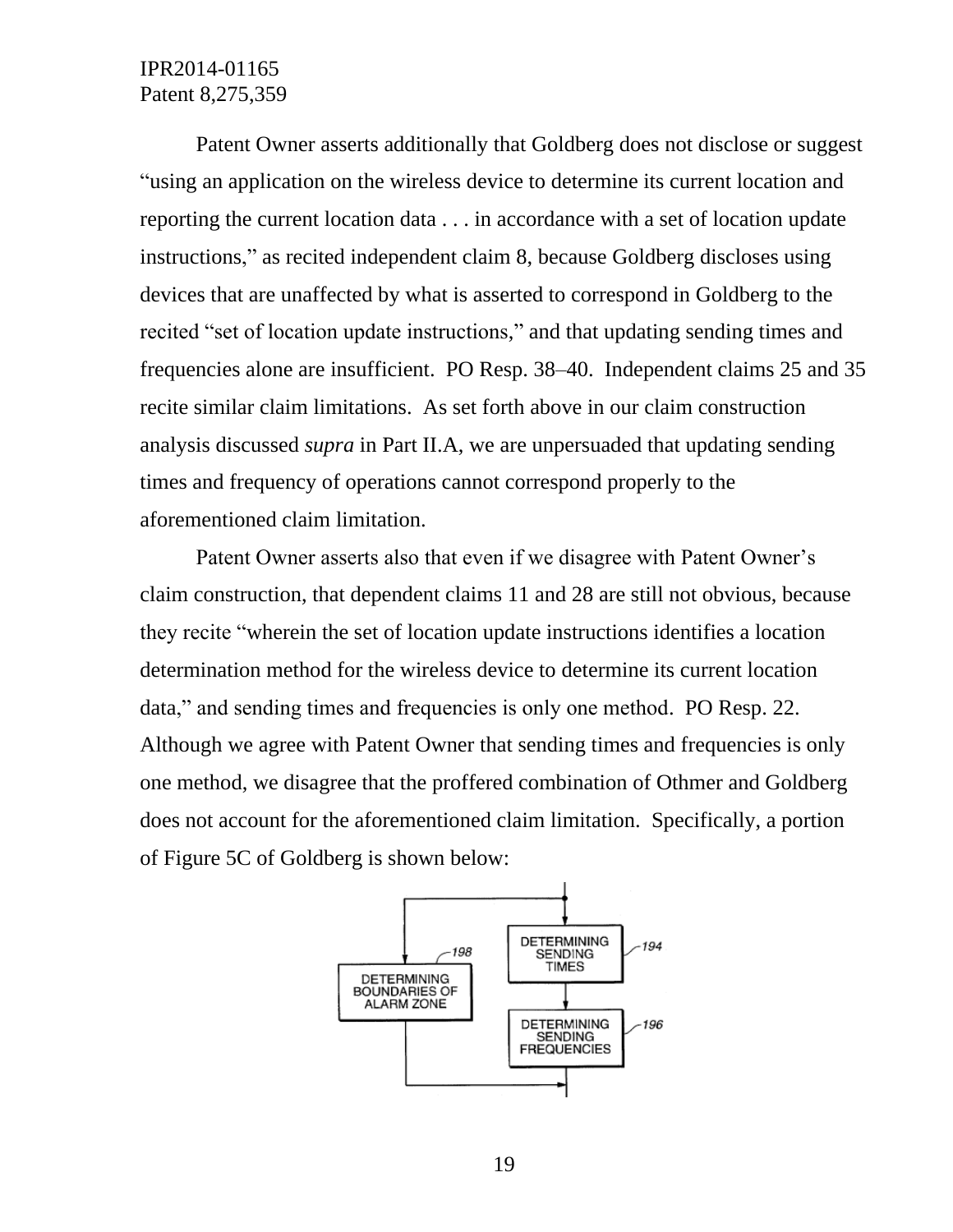The corresponding text portion of Goldberg discloses the following concerning the above illustrated portion of Figure 5C: "[t]he watson controller can also determine the sending times (step 194), the sending frequencies (step 196), and the boundaries of the alarm zone (step 198)." Ex. 1006, 14:35–37. Earlier in column 14, Goldberg discloses the following:

The user commands and data may include the commands for the particular mobile unit to send its telephone number, *or* to send its vehicle ID number, *or* to start sending its position data at certain sending times and at certain sending frequencies, *or* to send the position data at certain times when the particular watson device reaches the boundaries of a certain geographical area.

Ex. 1006, 14:2–8 (emphasis added); *see also id.* at 13:30–33 (command transmitted to the Watson device can be "a command to set certain frequency of transmission of the position data" or "a command to set a sending time when the mobile unit reaches a certain position or a boundary of a certain area (alarm zone)"). Petitioner relies on the aforementioned portions of Goldberg for the following concerning dependent claims 11 and 28: "in addition to allowing for the provision of location update instructions to change the frequency with which location data is reported, Goldberg discloses that the location update instructions can change the method (e.g., between periodic sending and sending based on a device's geographic position)." Pet. 24–25 (citing Exs. 1006, 12:11–31, 14:2–8; 1011 ¶¶ 106–107). We agree with Petitioner that the branching of the flow chart in Figure 5C, and the use of the word "or" with respect to user commands in column 14, would have indicated to one of ordinary skill that the location update commands of Goldberg could have been changed from periodic sending to sending based on a device's geographic position, and vice versa.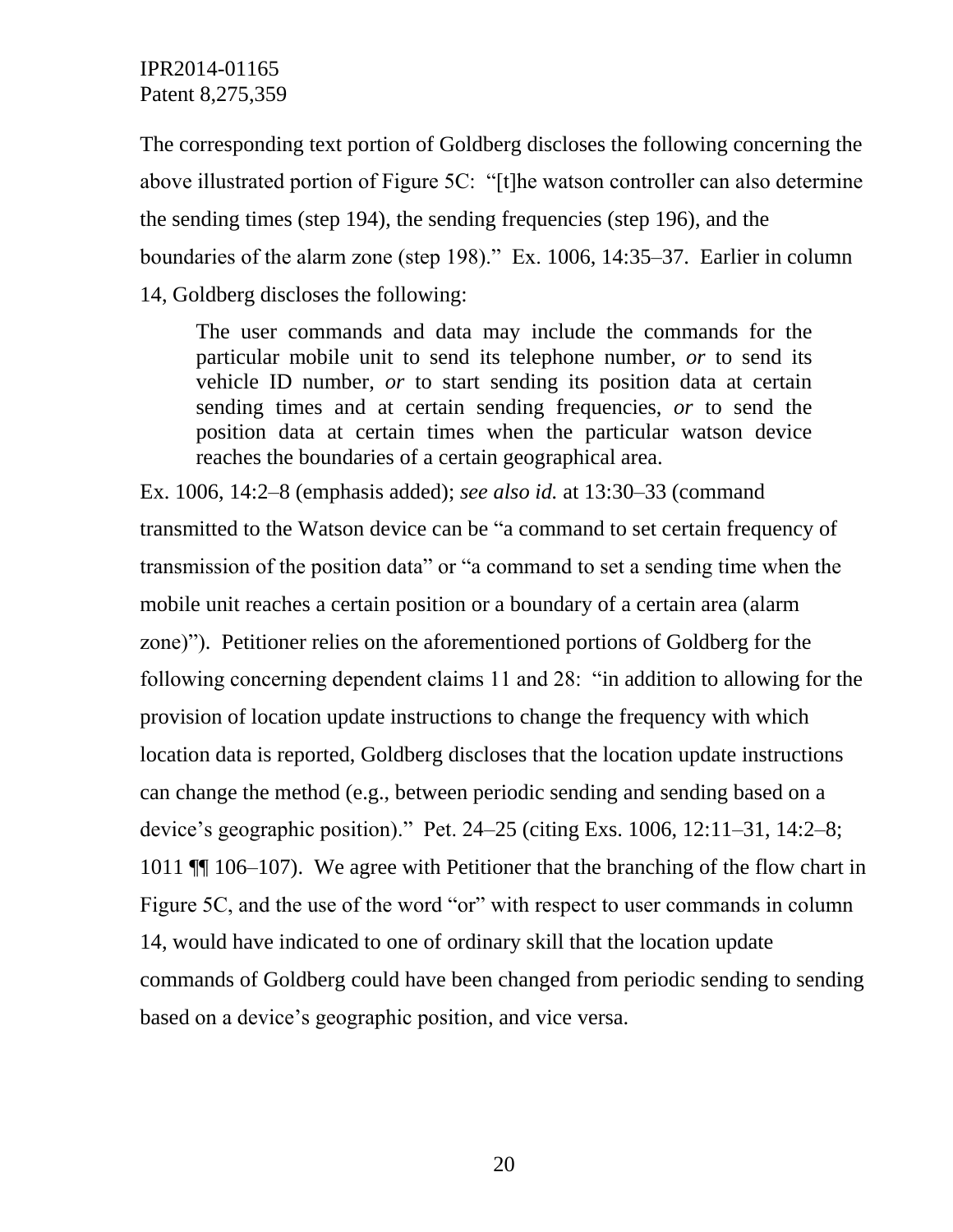l

### *3. Conclusion*

For the foregoing reasons, after considering the Petition, Patent Owner Response, Reply, and all supporting evidence, we are persuaded that Petitioner has shown, by a preponderance of the evidence, that claims 8–12, 14, 15, 17, 25–29, 31, 32, 34, and 35 are unpatentable as obvious over a combination of Othmer and Goldberg.

# *C. Claims 8*–*12, 25*–*29, and 35 as Anticipated by Manz*

Petitioner asserts that claims 8–12, 25–29, and 35 are anticipated by Manz. In support of its assertion, Petitioner presents analysis of Manz, as well as the Declaration of Mr. Proctor. Pet. 40–48 (citing Exs. 1008, 1009, 1011). Patent Owner disagrees with Petitioner's assertions. PO Resp. 40–54.

# *1. Manz (Ex. 1008) and Manz Provisional (Ex. 1009)<sup>4</sup>*

Manz relates to a distributed system for real-time event warning and notification to numerous individual entities across dispersed locations. Ex. 1008, 1:26–34; Ex. 1009 ¶ 9. Manz discloses a pager-like device that uses a local geolocation capability via GPS to determine its position relative to the event location, and transmits this position information, together with its own unique identifier, to other devices on a network. Ex. 1008, 14:1–14; Ex. 1009 ¶ 30. This is performed based on a defined update interval and/or defined distance change from its last reported location. Ex. 1008, 15:26–29, 43–53; Ex. 1009 ¶ 30. The frequency of this transmission is indicated in a configuration file. Ex. 1008, 15:47–48; Ex. 1009 ¶ 48. The configuration file may also permit retransmission in appropriate circumstances. Ex. 1008,  $21:57-61$ ; Ex. 1009 ¶ 58. The configuration file is

 $4$  Procedurally, Manz is the reference relied upon for anticipation. As the Manz provisional provides the underlying basis as to why Petitioner asserts Manz to be prior art to the claimed invention, however, we provide citations to both references.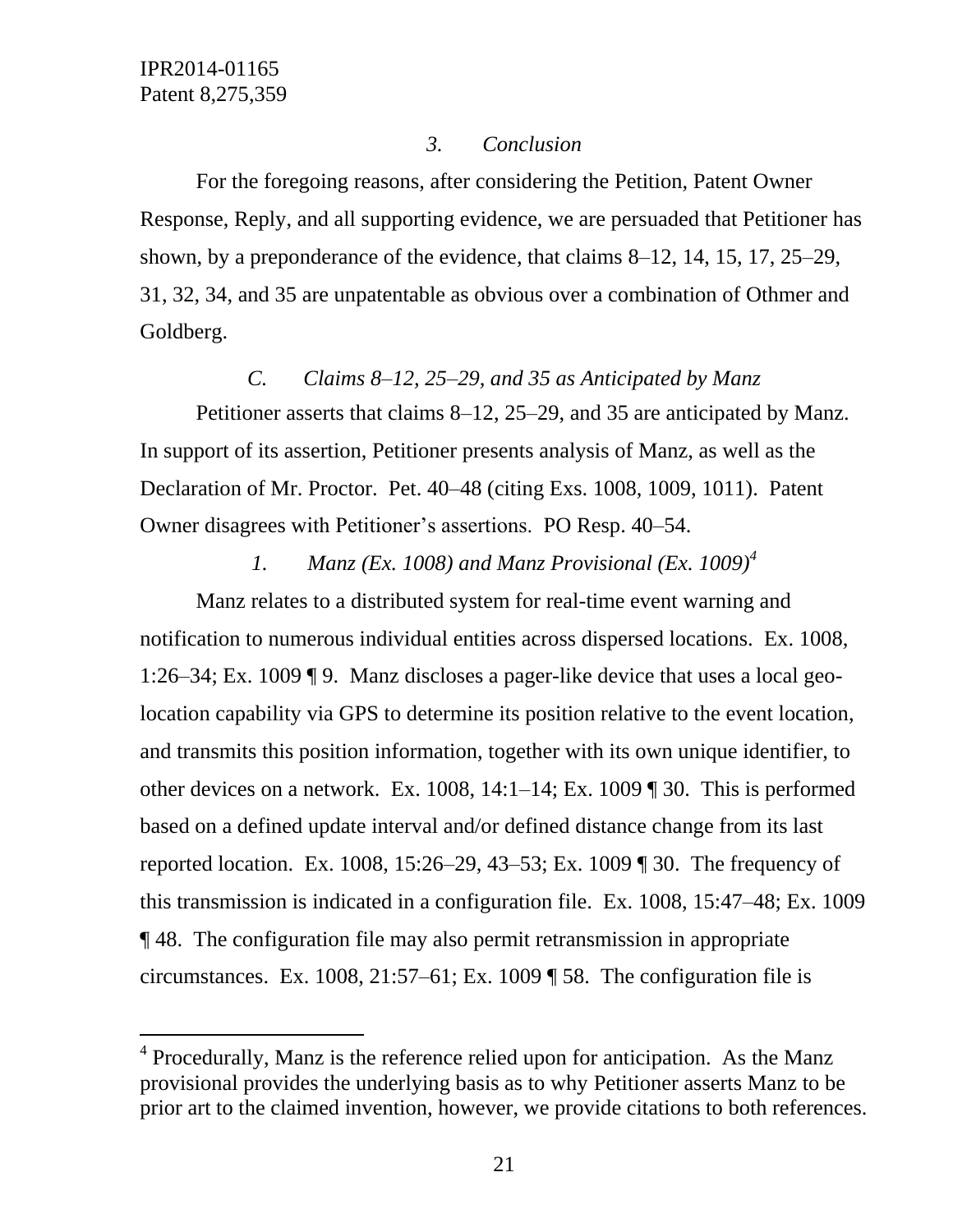updated using a physical or secure wireless connection from a trusted source. Ex. 1008, 17:21–24; Ex. 1009 ¶ 34.

#### *2. Analysis*

After considering the Petition, Patent Owner Response, Reply, and all supporting evidence, we are unpersuaded that Petitioner has shown, by a preponderance of the evidence, that claims 8–12, 25–29, and 35 are anticipated by Manz. Patent Owner asserts that Manz does not disclose "displaying the piece of content associated with the event to a user of the wireless device," as recited in each of independent claims 8, 25, and 35, because Manz does not disclose any structure for displaying content. PO Resp. 41–49. We agree. As set forth above in Part II.A.4, we construed "displaying the piece of content associated with the event to a user of the wireless device" as "displaying text or multimedia to be read or viewed that is associated with the event received by a user of the wireless device."

Petitioner cites to several portions of Manz as corresponding to the aforementioned claim limitation. Pet. 41, 45–46 (citing Exs. 1008, 1009, 1011); Reply 19–21 (citing Exs. 1001, 1008, 1009). Petitioner cites a "pager-like device" in Manz that includes visual stimulation. Manz, however, only discloses that "the user is warned/notified via sensory mean(s)," and the "sensory indicia can include auditory, visual, and/or physical stimulation of an individual's bodily senses." Ex. 1008, 19:29–34. Manz then provides an example where the device "vibrates and sounds an audible alarm notifying the affected soldier to change his protective posture prior to impact of the enemy artillery round." *Id.* at 19:34–38, Fig. 2 (depicting only a "Vibrator" and "Beeper"). Vibration and audible alarms are not content that can be displayed. To the extent Petitioner relies on Manz's isolated mention of "visual . . . stimulation," Manz does not elaborate on what that visual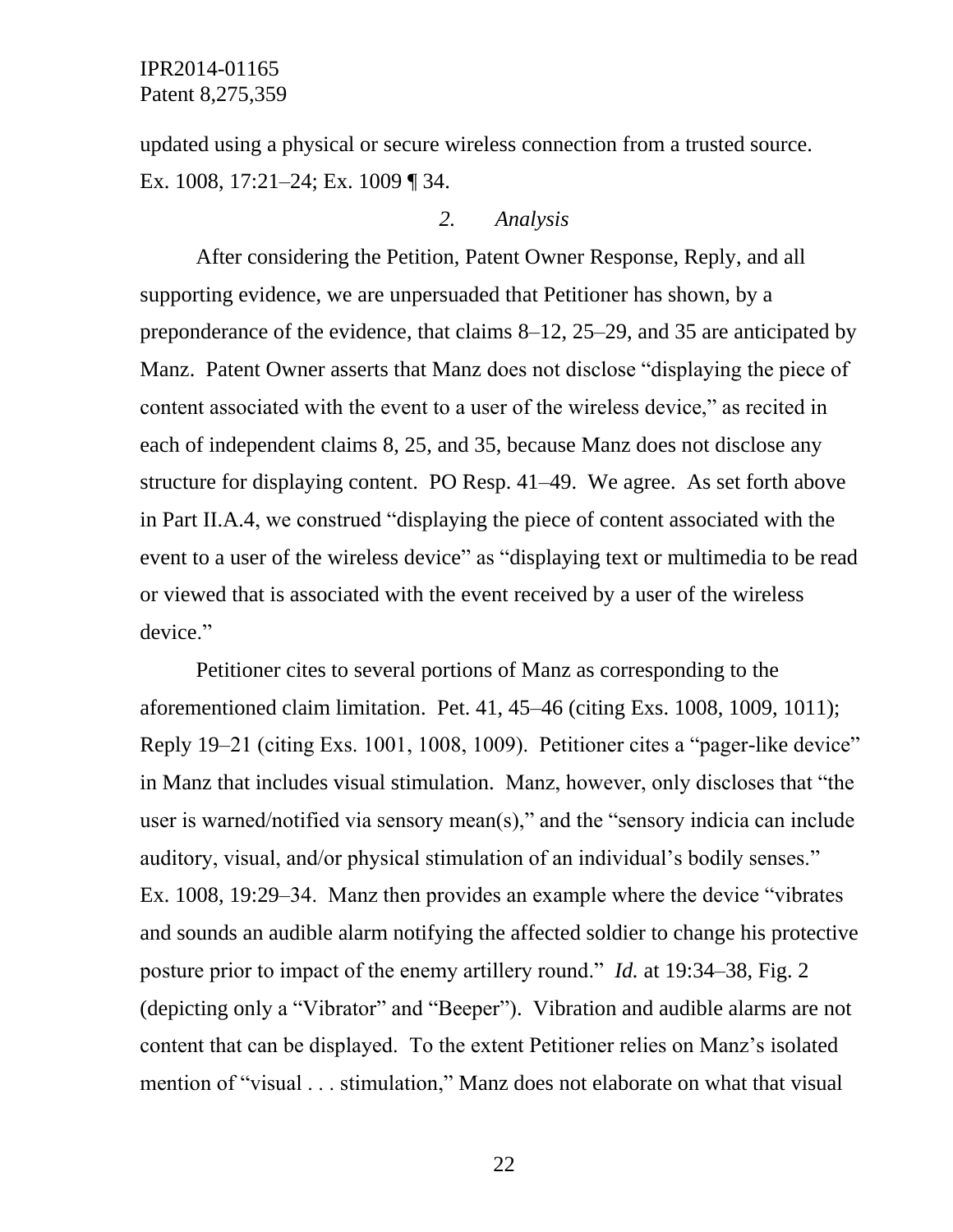stimulation is or how it works. Further, Petitioner has not shown that Manz discloses that what is received by the device is the same as what is displayed. Claim 1, for example, recites "receiving a notification message . . . including a piece of content," and "displaying *the* piece of content."

Petitioner also relies on the Manz provisional application, which discloses a flashing light. Ex. 1008, 8:20–22. Even assuming (without deciding) that it is proper to do so, we are unpersuaded that the actual content received by the user device is a flashing light. Instead, the content received by the device in Manz is simply data used by the device to trigger the flashing light. *See* Tr. 29:14–30:12. As the aforementioned construction of "content," however, requires that the received content itself must be displayed, this disclosure of the Manz provisional application also is insufficient to meet the aforementioned claim limitation. The disclosed device does not *receive* flashing lights.

Petitioner counters that the light in Manz does not just flash, however, but instead also increases in intensity (Ex. 1009, 8:22–25), conveying information beyond just the flashing itself, and that information could correspond properly to "content." Reply 21–22. While we agree with Petitioner that such intensity is more informative than just the flashing light itself, it is not "text or multimedia to be read or viewed that is associated with the event received by a user of the wireless device."

Alternatively, Petitioner asserted at the oral hearing that various disclosures of Manz, when considered collectively, show that Manz inherently discloses the aforementioned claim limitation. Tr. 81:13–82:9. Even considering Petitioner's argument, not raised in its papers, we are not persuaded. We note that a showing of inherency has a high bar. The cited disclosures include (1) "the present invention is a discrete (similar in size and function to a pager) or integrated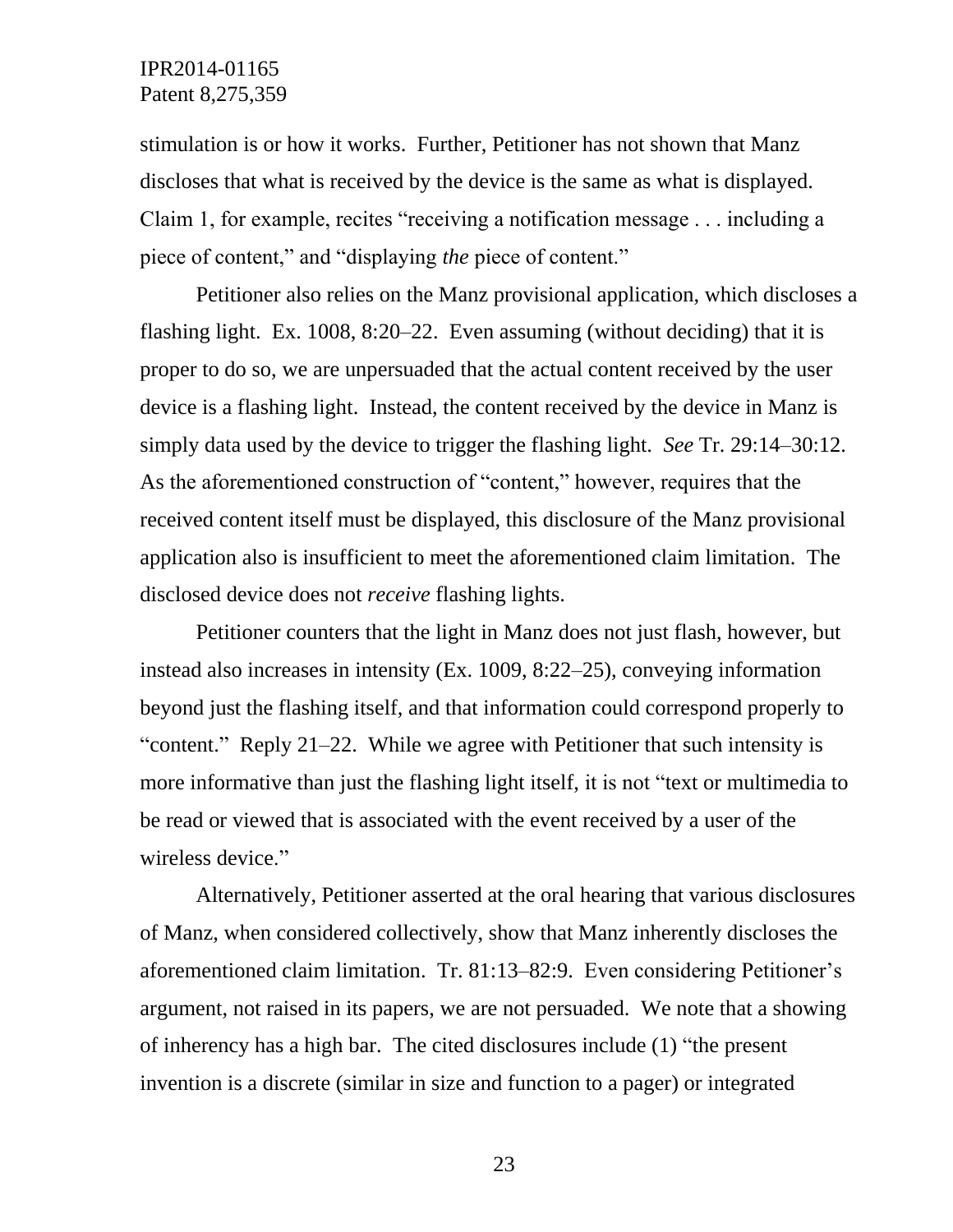(embedded within a system/platform) device that is carried by individual entities, such as dismounted soldiers, or on vehicles" (Ex. 1009, 8:6–8), (2) that Manz discloses non-major components, such as circuit boards and displays (Ex. 1009, Fig. 2, 6:9–10, 12:1–2, 13:1–2), and (3) that Manz discloses conveying information that "range from day-to-day events, such as a street-side performance at a large amusement park, imminent collapse of a building within a disaster area, etc." (Ex. 1009, 16:29–31), and that such information could not be conveyed without displays more advanced than flashing lights. We disagree with Petitioner's assertion of inherency. For (1) and (3), Petitioner has not set forth sufficient information to show persuasively that pagers and vehicle mounted systems must *necessarily* include displays more advanced than flashing lights in order to convey the aforementioned information, and that such displays must *necessarily* be the same as what the device receives. Specifically, we are unclear as to why, as asserted by Patent Owner, the Manz system cannot convey the aforementioned information using merely the auditory, visual, and/or physical stimulation disclosed expressly in the Manz provisional application, such as synthetic voice messages, sounds, vibrations, and/or flashing lights. Petitioner asserts, and we acknowledge, that the disclosure in the '359 patent concerning displays is similarly sparse, but determine that the screen of cell phones 205, 210, 215 illustrated in Figure 2 provide more evidence of a display capable of showing text or multimedia than the cited disclosures of Manz. For (2), Petitioner's position is undercut because Manz expressly discloses circuit boards, but not displays.

### *3. Conclusion*

For the foregoing reasons, after considering the Petition, Patent Owner Response, Reply, and all supporting evidence, we are unpersuaded that Petitioner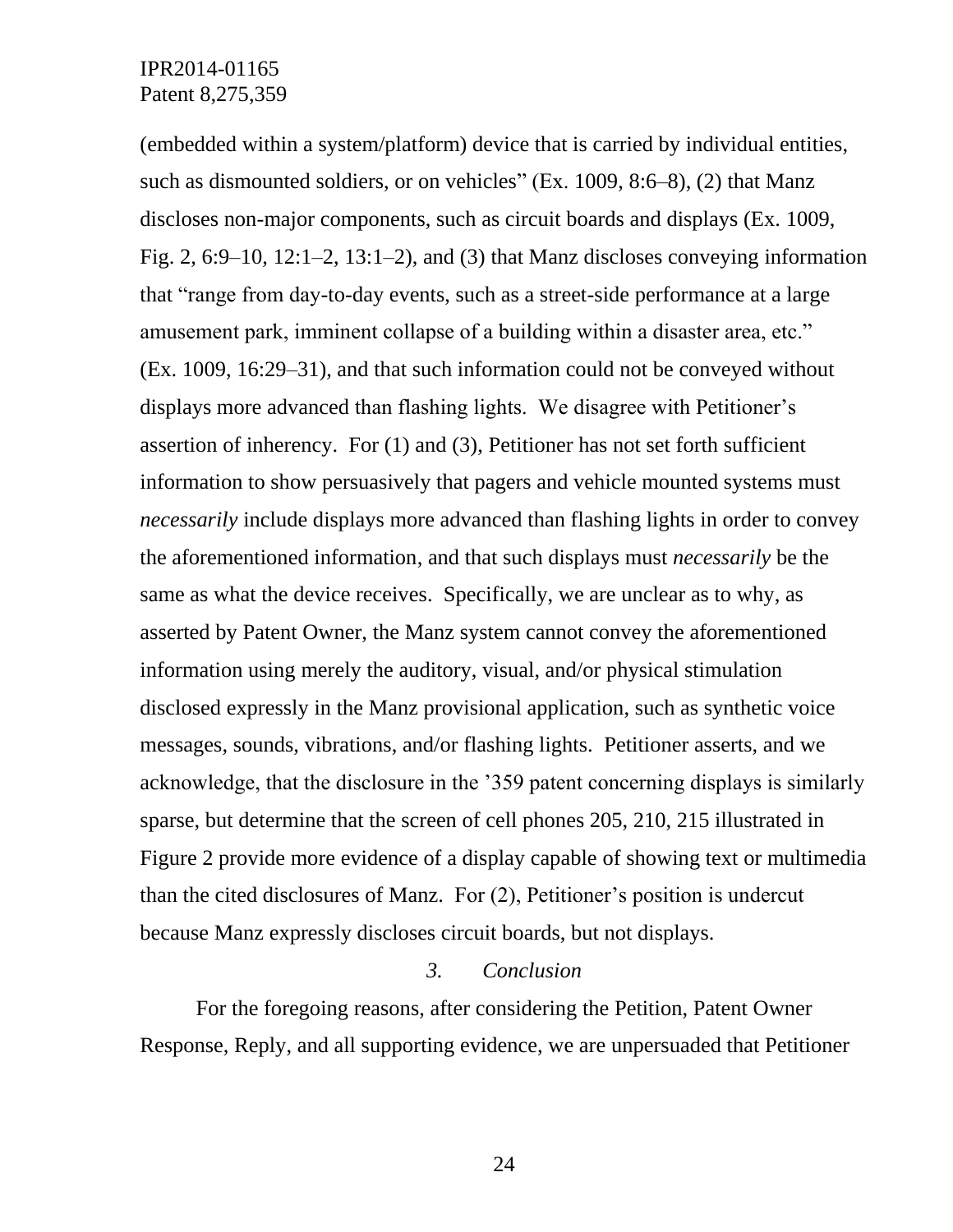has shown, by a preponderance of the evidence, that claims 8–12, 25–29, and 35 are anticipated by Manz.

#### *D. Constitutionality of Inter Partes Review Proceedings*

Patent Owner asserts this *inter partes* review is unconstitutional, because it violates "Separation of Powers principles and patentees' Seventh Amendment rights," and thus that this proceeding should be dismissed. PO Resp. 54–57. In essence, while Patent Owner acknowledges that the Federal Circuit, in *Patlex Corp. v. Mossinghoff*, 758 F.2d 594 (Fed. Cir. 1985), upheld the Commissioner's statutory power to administratively revoke or cancel a patent in an *ex parte* reexamination, Patent Owner asserts that this decision is incorrect in view of *McCormick Harvesting Mach. Co. v. C. Aultman Co.*, 169 U.S. 606, 608–09 (1898). The Federal Circuit expressly considered *McCormick* in rendering its decision in *Patlex*. We are in no position to reconsider it. *See* 28 U.S.C. § 1295(a)(4)(A); 35 U.S.C. § 319.

Patent Owner asserts further that *inter partes* reviews are adjudicatory trials of private rights that are adversarial in nature and constitute litigation, and violate patentees' Seventh Amendment right to a trial by a jury on the issue of validity. We decline to consider Petitioner's constitutional challenge as, generally, "administrative agencies do not have jurisdiction to decide the constitutionality of congressional enactments." *See Riggin v. Office of Senate Fair Employment Practices*, 61 F.3d 1563, 1569 (Fed. Cir. 1995); *see also Harjo v. Pro-Football, Inc.*, 50 U.S.P.Q.2d 1705, 1999 WL 375907, at \*4 (TTAB Apr. 2, 1999) ("[T]he Board has no authority . . . to declare provisions of the Trademark Act unconstitutional."); *Blackhorse v. Pro-Football, Inc.*, 111 U.S.P.Q.2d 1080, 2014 WL 2757516, at \*1 n.1 (TTAB June 18, 2014). *But see American Express Co. v. Lunenfeld*, Case CBM2014-00050, slip. op. at 9–10 (PTAB May 22, 2015) (Paper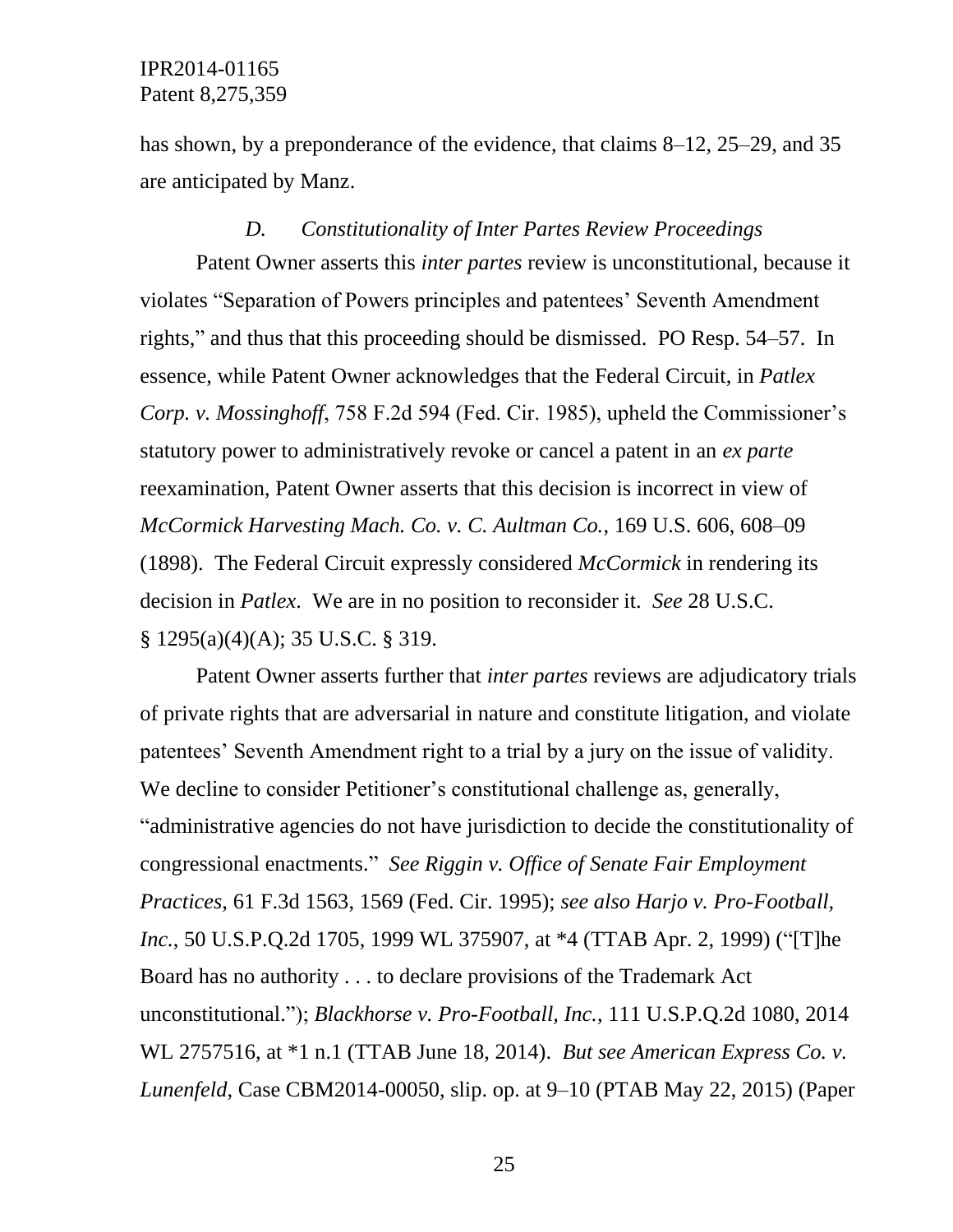51) ("for the reasons articulated in *Patlex*, we conclude that covered business method patent reviews, like reexamination proceedings, comply with the Seventh Amendment").

### III. ORDER

In consideration of the foregoing, it is hereby:

ORDERED that claims 8–12, 14, 15, 17, 25–29, 31, 32, 34, and 35 of the '359 patent are held unpatentable; and

FURTHER ORDERED that because this is a final written decision, parties to the proceeding seeking judicial review of the decision must comply with the notice and service requirements of 37 C.F.R. § 90.2.